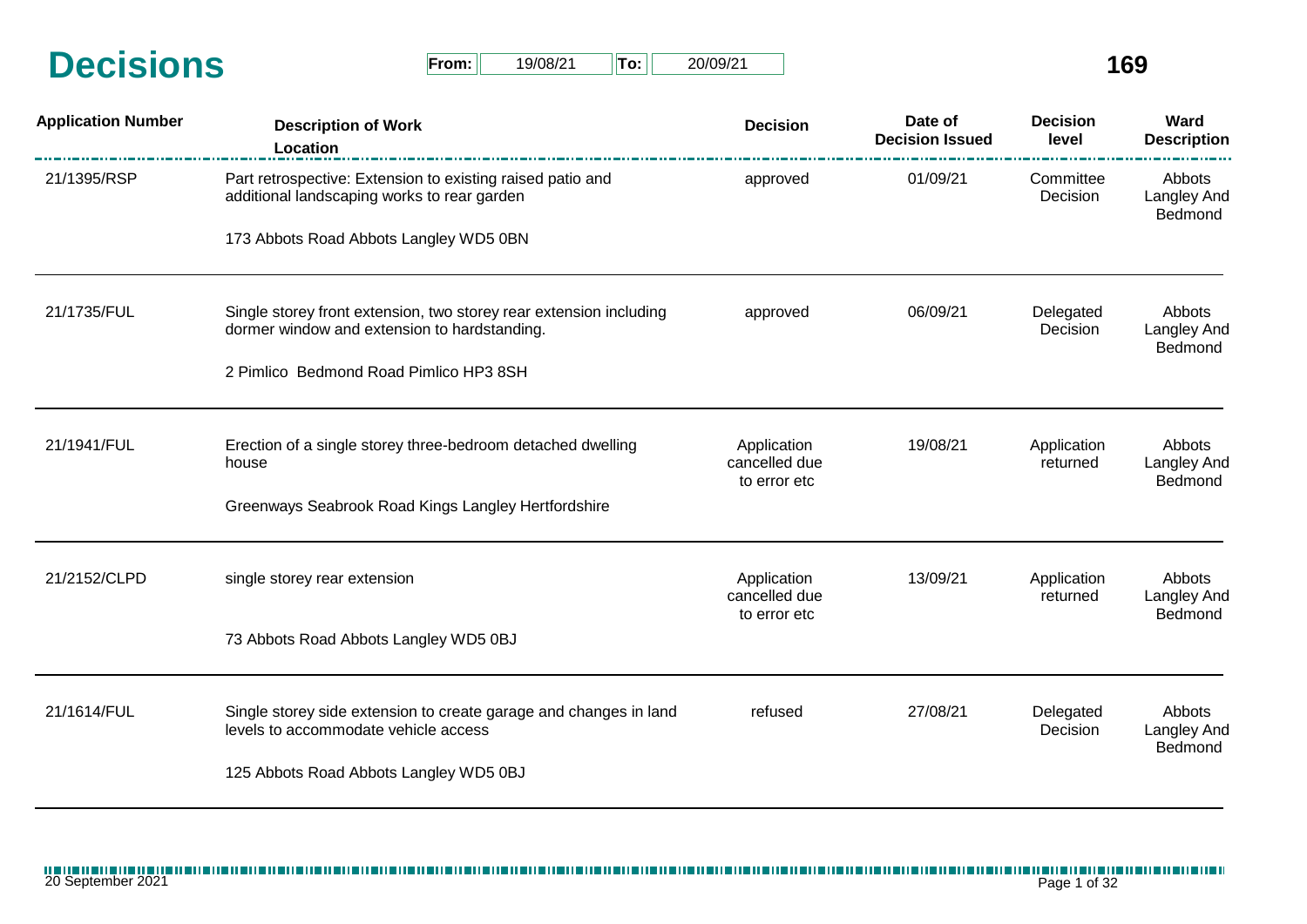| <b>Application Number</b> | <b>Description of Work</b><br>Location                                                                                          | <b>Decision</b> | Date of<br><b>Decision Issued</b> | <b>Decision</b><br>level | Ward<br><b>Description</b>       |
|---------------------------|---------------------------------------------------------------------------------------------------------------------------------|-----------------|-----------------------------------|--------------------------|----------------------------------|
| 21/1833/CLPD              | Certificate of Lawfulness Proposed Development: Erection of a<br>garden outbuilding                                             | approved        | 09/09/21                          | Delegated<br>Decision    | Abbots<br>Langley And<br>Bedmond |
|                           | 3 Langley Road Abbots Langley WD5 0EH                                                                                           |                 |                                   |                          |                                  |
| 21/1772/FUL               | Change of use to equestrian and construction of a stable building,<br>hardstanding and access                                   | refused         | 10/09/21                          | Delegated<br>Decision    | Abbots<br>Langley And<br>Bedmond |
|                           | Land North Of Toms Lane Kings Langley WD4 8PB                                                                                   |                 |                                   |                          |                                  |
| 21/1708/FUL               | Single storey rear extension                                                                                                    | approved        | 03/09/21                          | Delegated<br>Decision    | Abbots<br>Langley And            |
|                           | 88 Abbots Road Abbots Langley WD5 0BH                                                                                           |                 |                                   |                          | Bedmond                          |
| 21/1808/FUL               | Demolition of existing conservatory and construction of single<br>storey rear extension                                         | approved        | 16/09/21                          | Delegated<br>Decision    | Abbots<br>Langley And            |
|                           | 29 Trowley Rise Abbots Langley Hertfordshire WD5 0LN                                                                            |                 |                                   |                          | Bedmond                          |
| 21/1749/PDE               | Prior Approval: Single storey rear extension (depth 5.4 metres,<br>maximum height 2.95 metres, maximum eaves height 2.6 metres) | withdrawn       | 23/08/21                          | Withdrawn                | Carpenders<br>Park               |
|                           | 70 Harrow Way Carpenders Park Watford Hertfordshire WD19<br>5ET                                                                 |                 |                                   |                          |                                  |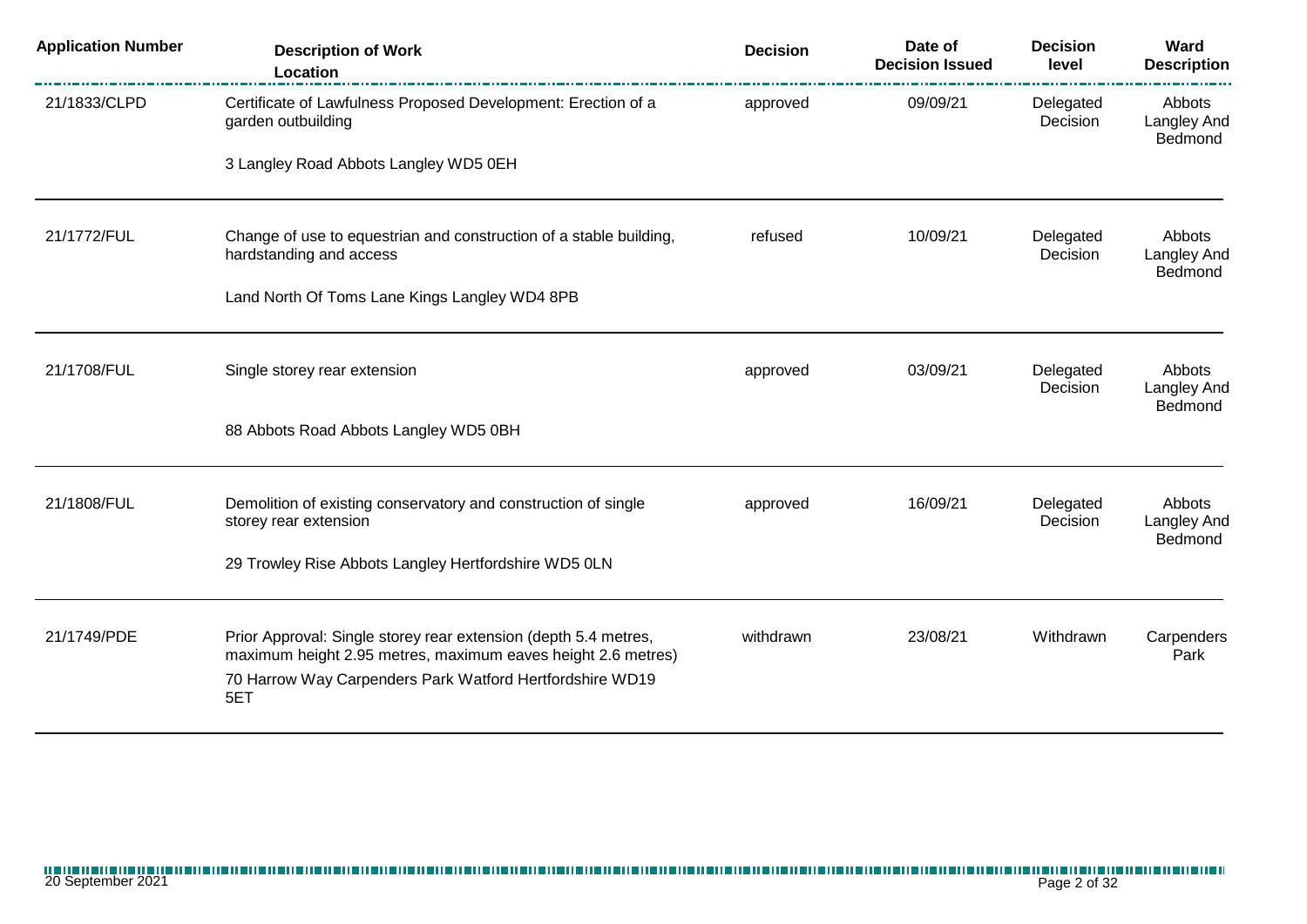| <b>Application Number</b> | <b>Description of Work</b><br>Location                                                                                                               | <b>Decision</b> | Date of<br><b>Decision Issued</b> | <b>Decision</b><br>level | Ward<br><b>Description</b> |
|---------------------------|------------------------------------------------------------------------------------------------------------------------------------------------------|-----------------|-----------------------------------|--------------------------|----------------------------|
| 21/1577/FUL               | Two storey side extension to facilitate the creation of an attached<br>3 bedroom dwelling with associated plot subdivision                           | withdrawn       | 24/08/21                          | Withdrawn                | Carpenders<br>Park         |
|                           | 50 Little Oxhey Lane South Oxhey Watford Hertfordshire WD19<br>6FR                                                                                   |                 |                                   |                          |                            |
| 21/1789/FUL               | Construction of porch and insertion of two front dormers                                                                                             | approved        |                                   | Delegated<br>Decision    | Carpenders<br>Park         |
|                           | 84 Harrow Way Carpenders Park WD19 5ET                                                                                                               |                 |                                   |                          |                            |
| 21/1631/CLPD              | Certificate of Lawfulness Proposed Development: Loft conversion<br>with rear dormer and rooflights to front elevation                                | approved        | 23/08/21                          | Delegated<br>Decision    | Carpenders<br>Park         |
|                           | 50 Bramshaw Gardens South Oxhey WD19 6XP                                                                                                             |                 |                                   |                          |                            |
| 21/1775/FUL               | Demolition of an existing side conservatory and the construction<br>of a single storey side extension and front canopy porch                         | approved        | 09/09/21                          | Delegated<br>Decision    | Carpenders<br>Park         |
|                           | 67 Hangar Ruding Carpenders Park WD19 5BH                                                                                                            |                 |                                   |                          |                            |
| 21/1837/FUL               | Single-storey side and rear extension                                                                                                                | approved        | 20/09/21                          | Delegated<br>Decision    | Carpenders<br>Park         |
|                           | 50 Bramshaw Gardens South Oxhey WD19 6XP                                                                                                             |                 |                                   |                          |                            |
| 21/1536/FUL               | Loft extension including hip to gable extension, dormer window to                                                                                    | refused         | 23/08/21                          | Delegated                | Carpenders                 |
|                           | rear roofslope and over existing ground floor rear extension and<br>insertion of rooflights to front<br>20 St Georges Drive Carpenders Park WD19 5HB |                 |                                   | Decision                 | Park                       |
|                           |                                                                                                                                                      |                 |                                   |                          |                            |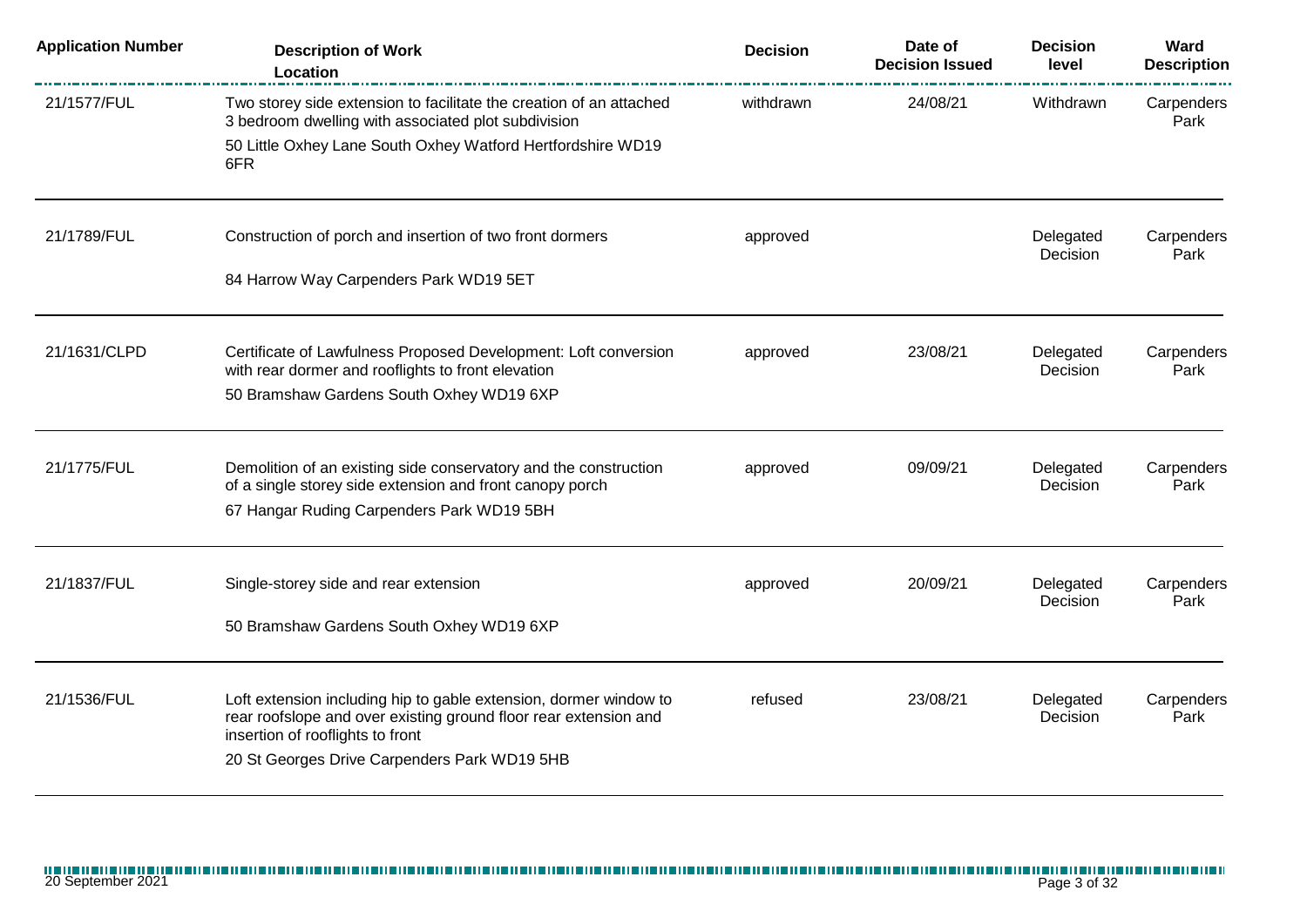| <b>Application Number</b> | <b>Description of Work</b><br>Location                                                                                                                                                                                                                                                                                                                                                                                                                                                                              | <b>Decision</b>          | Date of<br><b>Decision Issued</b> | <b>Decision</b><br>level | Ward<br><b>Description</b>          |
|---------------------------|---------------------------------------------------------------------------------------------------------------------------------------------------------------------------------------------------------------------------------------------------------------------------------------------------------------------------------------------------------------------------------------------------------------------------------------------------------------------------------------------------------------------|--------------------------|-----------------------------------|--------------------------|-------------------------------------|
| 21/1954/CLPD              | Certificate of Lawfulness Proposed Development: Construction of<br>a single-storey rear extension                                                                                                                                                                                                                                                                                                                                                                                                                   | approved                 | 15/09/21                          | Delegated<br>Decision    | Chorleywood<br>North And<br>Sarratt |
|                           | Chez Nous Park Avenue Chorleywood WD3 5DU                                                                                                                                                                                                                                                                                                                                                                                                                                                                           |                          |                                   |                          |                                     |
| 21/1624/DIS               | Discharge of Condition 5 (Tree Protection) pursuant to planning<br>permission 19/0209/FUL                                                                                                                                                                                                                                                                                                                                                                                                                           | Determined -<br>DIS apps | 23/08/21                          | Delegated<br>Decision    | Chorleywood<br>North And<br>Sarratt |
|                           | Harrietts End Quickmoor Lane Sarratt WD4 9BP                                                                                                                                                                                                                                                                                                                                                                                                                                                                        |                          |                                   |                          |                                     |
| 21/1575/FUL               | Porch extension to front and external landscape works to frontage                                                                                                                                                                                                                                                                                                                                                                                                                                                   | withdrawn                | 01/09/21                          | Withdrawn                | Chorleywood<br>North And<br>Sarratt |
|                           | Polstreath Bridle Lane Loudwater Hertfordshire WD3 4JQ                                                                                                                                                                                                                                                                                                                                                                                                                                                              |                          |                                   |                          |                                     |
| 21/1654/FUL               | Conversion of stable block into an annexe                                                                                                                                                                                                                                                                                                                                                                                                                                                                           | approved                 | 14/09/21                          | Delegated<br>Decision    | Chorleywood<br>North And<br>Sarratt |
|                           | Chandlers Cottage Fir Tree Hill Chandlers Cross WD3 4LZ                                                                                                                                                                                                                                                                                                                                                                                                                                                             |                          |                                   |                          |                                     |
| 21/1723/FUL               | Variation of Condition 2 (approved plans) pursuant to planning<br>permission 21/0637/FUL (Demolition of existing dwelling and<br>subdivision of site, construction of two detached dwellings with<br>accommodation within the roof served by dormers with<br>associated works including new vehicular access onto The Drive<br>and cycle and bin storage) to allow for enlargement to roof forms<br>of approved dwellings to include crown roof forms<br>Ashleigh 124 The Drive Rickmansworth Hertfordshire WD3 4DP | approved                 | 02/09/21                          | Delegated<br>Decision    | Chorleywood<br>North And<br>Sarratt |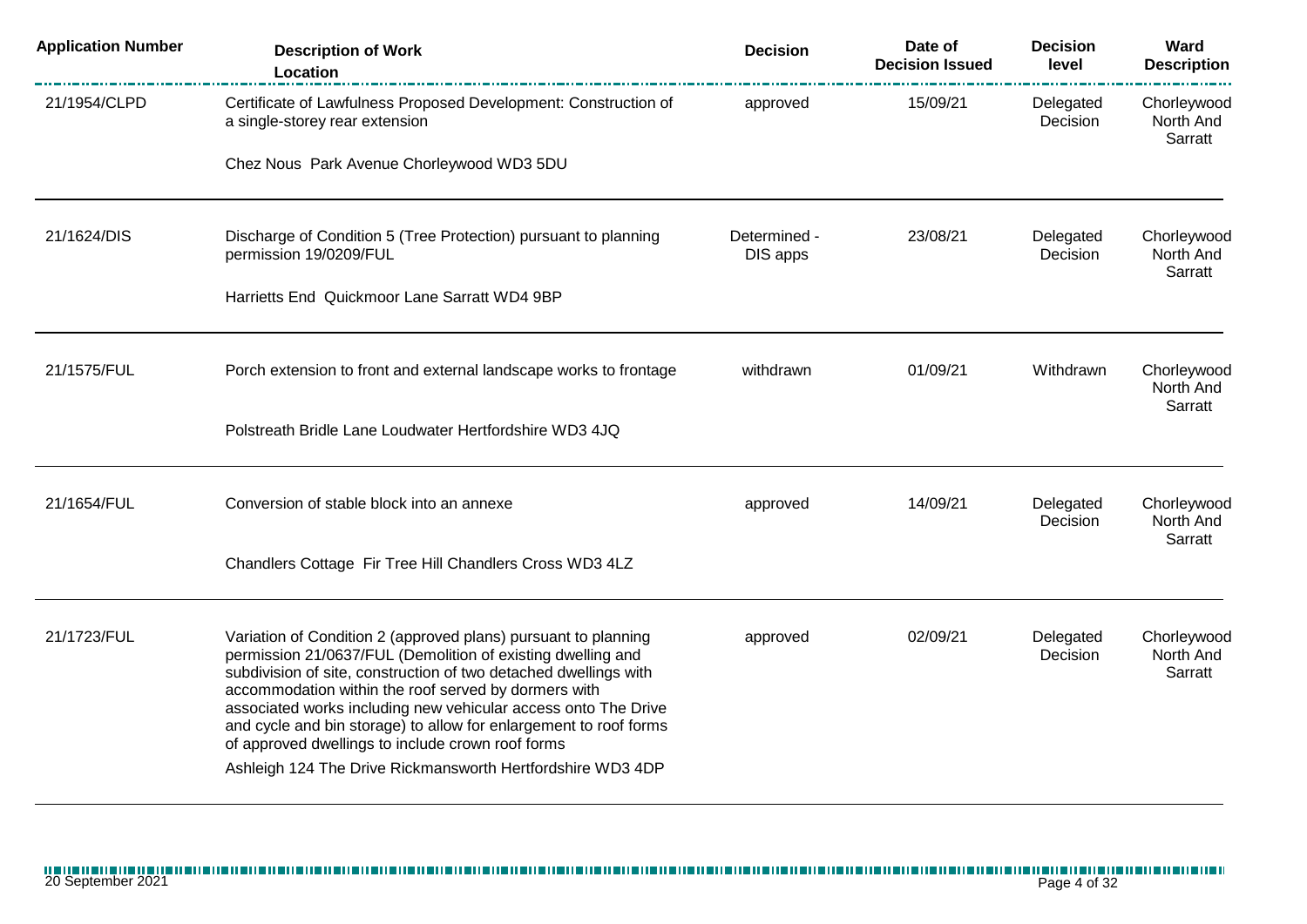| <b>Application Number</b> | <b>Description of Work</b><br>Location                                                                                                                                                                                                                                                                                                                                                         | <b>Decision</b> | Date of<br><b>Decision Issued</b> | <b>Decision</b><br>level | Ward<br><b>Description</b>          |
|---------------------------|------------------------------------------------------------------------------------------------------------------------------------------------------------------------------------------------------------------------------------------------------------------------------------------------------------------------------------------------------------------------------------------------|-----------------|-----------------------------------|--------------------------|-------------------------------------|
| 21/1576/NMA               | Non-Material Amendment pursuant to planning permission<br>20/0730/FUL: alterations to garden level                                                                                                                                                                                                                                                                                             | approved        | 23/08/21                          | Delegated<br>Decision    | Chorleywood<br>North And<br>Sarratt |
|                           | Polstreath Bridle Lane Loudwater Hertfordshire WD3 4JQ                                                                                                                                                                                                                                                                                                                                         |                 |                                   |                          |                                     |
| 21/1594/FUL               | Replacement windows and doors in existing openings                                                                                                                                                                                                                                                                                                                                             | approved        | 01/09/21                          | Delegated<br>Decision    | Chorleywood<br>North And<br>Sarratt |
|                           | 6 Lower Plantation Loudwater Hertfordshire WD3 4PQ                                                                                                                                                                                                                                                                                                                                             |                 |                                   |                          |                                     |
| 21/1247/FUL               | Installation of automated gate, perimeter fence along the<br>boundaries fronting the highway, increase in hardstanding to<br>frontage and addition of a detached carport to front of dwelling                                                                                                                                                                                                  | approved        | 07/09/21                          | Delegated<br>Decision    | Chorleywood<br>North And<br>Sarratt |
|                           | 111 Valley Road Rickmansworth Hertfordshire WD3 4BL                                                                                                                                                                                                                                                                                                                                            |                 |                                   |                          |                                     |
| 21/1729/FUL               | Installation of solar panels to existing dwelling and ground<br>mounted solar panels adjacent to existing tennis court.                                                                                                                                                                                                                                                                        | refused         | 17/09/21                          | Delegated<br>Decision    | Chorleywood<br>North And<br>Sarratt |
|                           | Windrush Common Road Chorleywood WD3 5LP                                                                                                                                                                                                                                                                                                                                                       |                 |                                   |                          |                                     |
| 21/1637/FUL               | Demolition of existing store and construction of part single, part<br>two storey side extension, first floor side extension, single storey<br>rear extension, conversion of existing garage into habitable<br>accommodation, alterations to fenestration and construction of<br>storm porch and canopy and glazed covered area at the rear<br>Whinmoor 3 Chestnut Avenue Rickmansworth WD3 4HA | approved        | 02/09/21                          | Delegated<br>Decision    | Chorleywood<br>North And<br>Sarratt |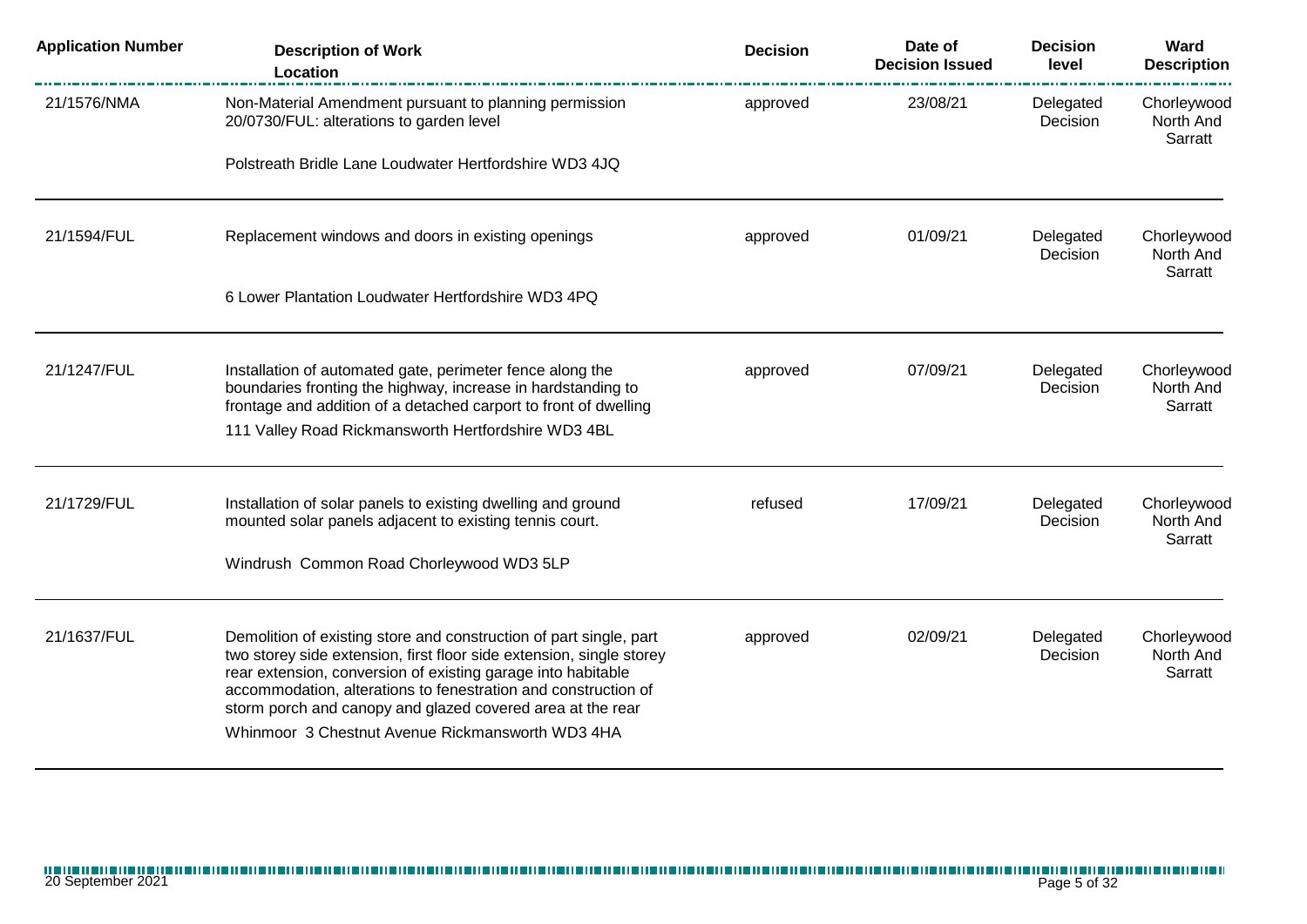| <b>Application Number</b> | <b>Description of Work</b><br><b>Location</b>                                                                                                                                                                                                                                                                                                                                                                            | <b>Decision</b>                              | Date of<br><b>Decision Issued</b> | <b>Decision</b><br>level | Ward<br><b>Description</b>          |
|---------------------------|--------------------------------------------------------------------------------------------------------------------------------------------------------------------------------------------------------------------------------------------------------------------------------------------------------------------------------------------------------------------------------------------------------------------------|----------------------------------------------|-----------------------------------|--------------------------|-------------------------------------|
| 21/1587/FUL               | Variation of Condition 2 (Approved Plans) of planning permission<br>17/0911/FUL: (Single storey and two storey front and side<br>extensions, conversion of garage to habitable accommodation<br>and loft conversion including increase in ridge height and rear<br>dormer) to amend plans to include alterations to fenestration<br>including rooflights and increase in width of first floor level of side<br>extension | approved                                     | 16/09/21                          | Delegated<br>Decision    | Chorleywood<br>North And<br>Sarratt |
|                           | 23 Parkfield Chorleywood Hertfordshire WD3 5AZ                                                                                                                                                                                                                                                                                                                                                                           |                                              |                                   |                          |                                     |
| 21/1888/FUL               | Single storey extension                                                                                                                                                                                                                                                                                                                                                                                                  | Application<br>cancelled due<br>to error etc | 16/09/21                          | Application<br>returned  | Chorleywood<br>North And<br>Sarratt |
|                           | South Lodge Rickmansworth Road Chorleywood Hertfordshire<br>WD35SL                                                                                                                                                                                                                                                                                                                                                       |                                              |                                   |                          |                                     |
| 21/1824/FUL               | Part demolition of front garage, erection of three storey front<br>extension (including lower ground floor), single storey side<br>extension, replacement front windows, renewal of front steps and<br>replacement driveway surface                                                                                                                                                                                      | approved                                     | 15/09/21                          | Delegated<br>Decision    | Chorleywood<br>North And<br>Sarratt |
|                           | Tall Pines Troutstream Way Loudwater WD3 4JN                                                                                                                                                                                                                                                                                                                                                                             |                                              |                                   |                          |                                     |
| 21/1382/FUL               | Construction of porch canopy, partial conversion of garage and<br>alterations to fenestration                                                                                                                                                                                                                                                                                                                            | approved                                     | 20/08/21                          | Delegated<br>Decision    | Chorleywood<br>North And<br>Sarratt |
|                           | Timberley Troutstream Way Loudwater WD3 4JN                                                                                                                                                                                                                                                                                                                                                                              |                                              |                                   |                          |                                     |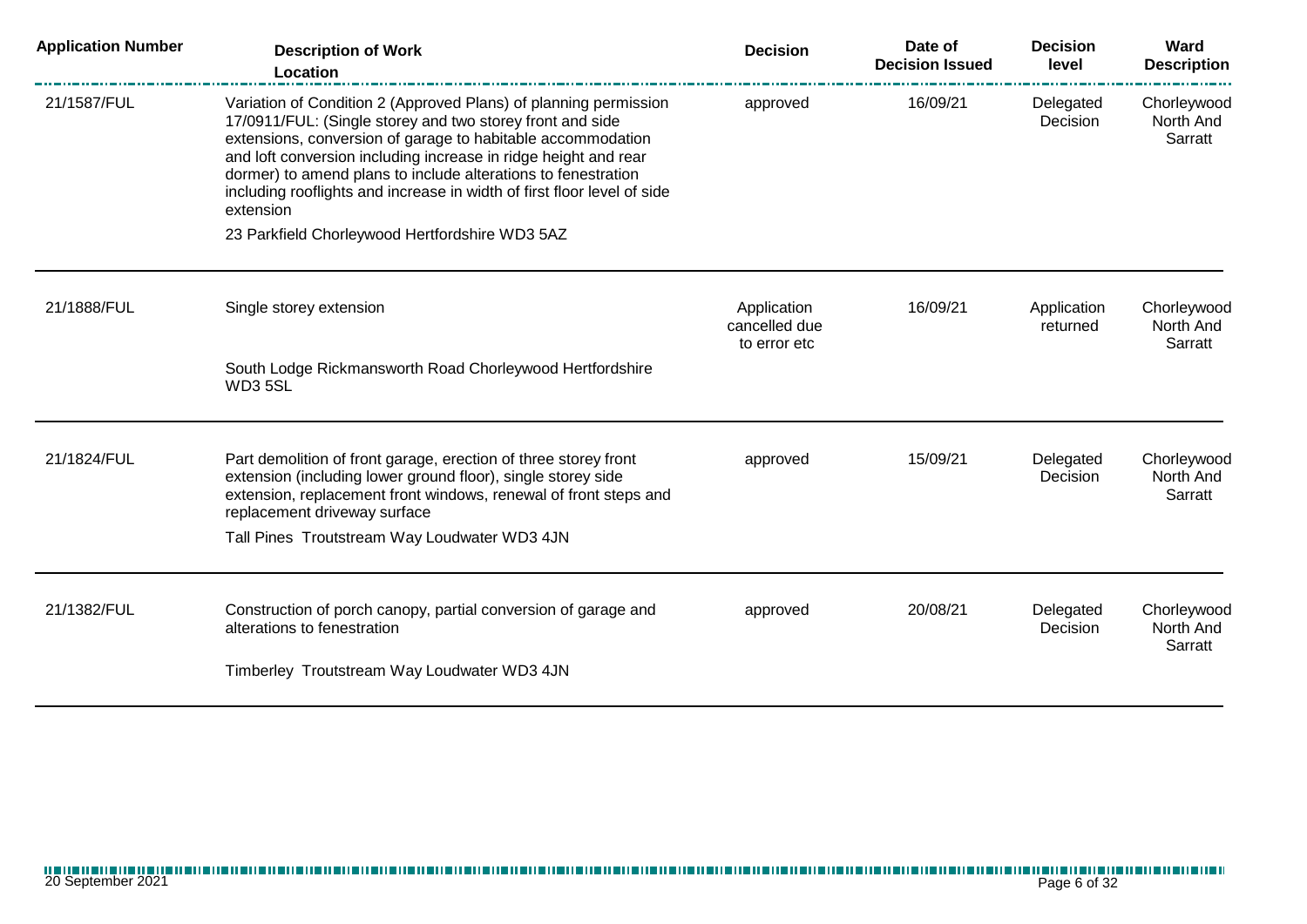| <b>Application Number</b> | <b>Description of Work</b><br>Location                                                                                                                                                                                                                                                                                                                               | <b>Decision</b> | Date of<br><b>Decision Issued</b> | <b>Decision</b><br>level | Ward<br><b>Description</b>          |
|---------------------------|----------------------------------------------------------------------------------------------------------------------------------------------------------------------------------------------------------------------------------------------------------------------------------------------------------------------------------------------------------------------|-----------------|-----------------------------------|--------------------------|-------------------------------------|
| 21/1387/FUL               | Subdivision of plot and construction of a new dwelling and<br>associated works and construction of detached garage and<br>driveway to serve existing dwelling                                                                                                                                                                                                        | refused         | 23/08/21                          | Delegated<br>Decision    | Chorleywood<br>North And<br>Sarratt |
|                           | Dell Cottage Dog Kennel Lane Chorleywood WD3 5EL                                                                                                                                                                                                                                                                                                                     |                 |                                   |                          |                                     |
| 21/1816/PDNA              | Prior Notification Agriculture: Construction of agricultural steel<br>portal framed building                                                                                                                                                                                                                                                                         | no objection    | 24/08/21                          | Delegated<br>Decision    | Chorleywood<br>North And<br>Sarratt |
|                           | Redheath Farm Bungalow Finches Avenue Redheath<br>Hertfordshire WD3 4LN                                                                                                                                                                                                                                                                                              |                 |                                   |                          |                                     |
| 21/1607/FUL               | Demolition of existing buildings, change of use of land to<br>residential, conversion of building to 1-bedroom detached dwelling<br>including extensions and alterations to external material, and<br>associated parking, ancillary works and landscaping<br>enhancement including the formation of a pond<br>Land To Rear Of The Woodyard The Green Sarratt WD3 6BH | refused         | 10/09/21                          | Delegated<br>Decision    | Chorleywood<br>North And<br>Sarratt |
| 21/1858/FUL               | Variation of Condition 2 pursuant to 20/1931/FUL to allow for an<br>extension to the previously proposed front 'portico' projection<br>Paddock House 12 Chestnut Avenue Rickmansworth WD3 4HB                                                                                                                                                                        | approved        |                                   | Delegated<br>Decision    | Chorleywood<br>North And<br>Sarratt |
| 21/1630/FUL               | Conversion of garage into habitable accommodation and<br>alterations to fenestration<br>The Walnut Orchard Chenies Road Chorleywood WD3 5LY                                                                                                                                                                                                                          | approved        | 27/08/21                          | Delegated<br>Decision    | Chorleywood<br>North And<br>Sarratt |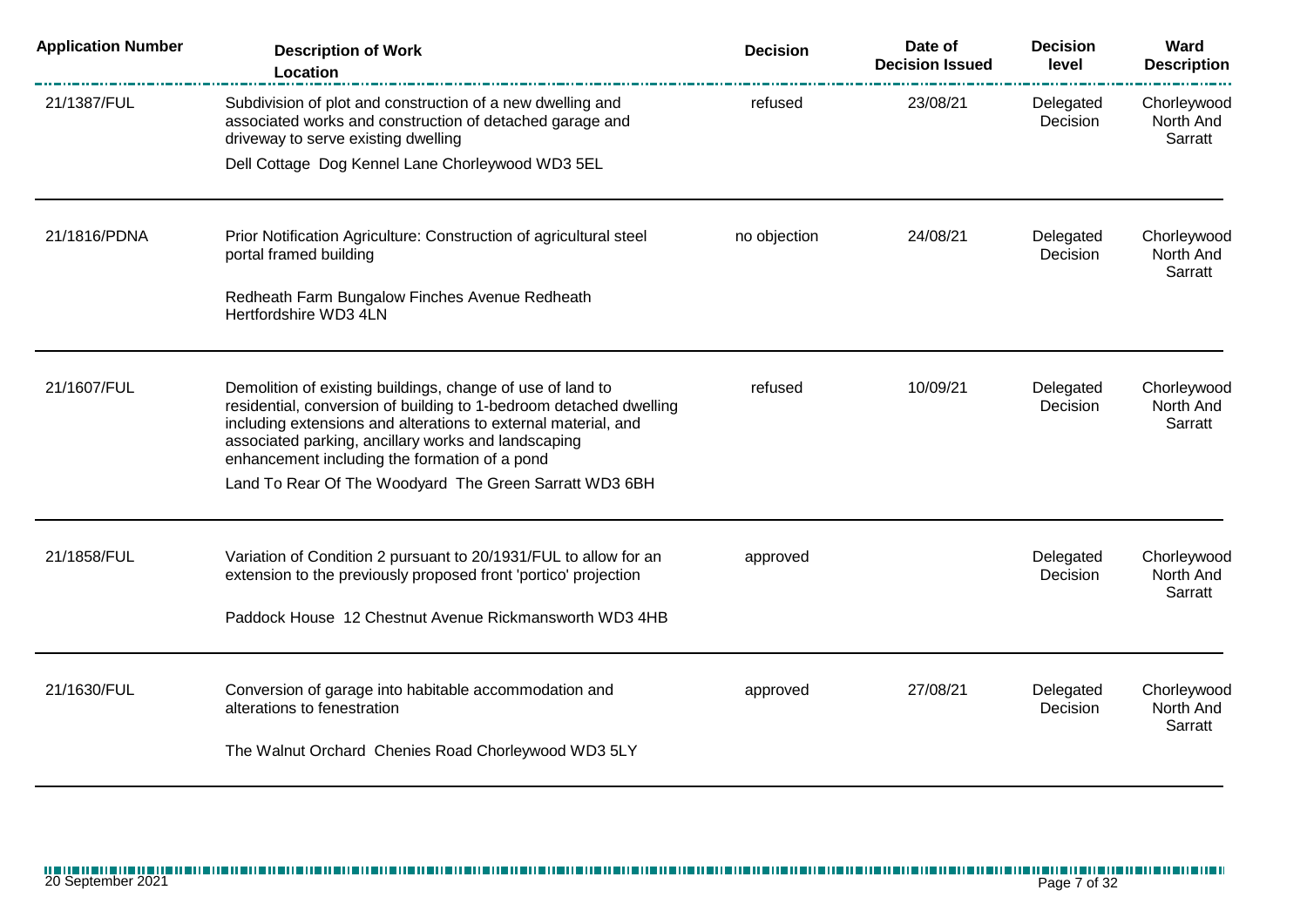| <b>Application Number</b> | <b>Description of Work</b><br><b>Location</b>                                                                                                                                                                                          | <b>Decision</b> | Date of<br><b>Decision Issued</b> | <b>Decision</b><br>level | Ward<br><b>Description</b>          |
|---------------------------|----------------------------------------------------------------------------------------------------------------------------------------------------------------------------------------------------------------------------------------|-----------------|-----------------------------------|--------------------------|-------------------------------------|
| 21/1715/CLPD              | Certificate of Lawfulness Proposed Development: Construction of<br>outbuilding                                                                                                                                                         | approved        | 07/09/21                          | Delegated<br>Decision    | Chorleywood<br>North And<br>Sarratt |
|                           | Hunterswood House Penmans Green Sarratt WD4 9AY                                                                                                                                                                                        |                 |                                   |                          |                                     |
| 21/1717/FUL               | Conversion of existing garage into habitable accommodation,<br>replacement of existing timber windows with white<br>UPVC/Aluminium windows and replacement of existing<br>conservatory roof with a tiled roof                          | approved        | 13/09/21                          | Delegated<br>Decision    | Chorleywood<br>North And<br>Sarratt |
|                           | Country Courtyard 2 Haywood Drive Chorleywood WD3 5ER                                                                                                                                                                                  |                 |                                   |                          |                                     |
| 21/1459/FUL               | First floor side/rear extension and replacement windows                                                                                                                                                                                | approved        | 23/08/21                          | Delegated<br>Decision    | Chorleywood<br>North And<br>Sarratt |
|                           | 27 Solesbridge Lane Chorleywood WD3 5SN                                                                                                                                                                                                |                 |                                   |                          |                                     |
| 21/1443/FUL               | Construction of a 25m x 50m manege with associated change of<br>use to equestrian                                                                                                                                                      | approved        | 24/08/21                          | Delegated<br>Decision    | Chorleywood<br>North And<br>Sarratt |
|                           | Land Adjacent To 2 Micklefield Green Cottages Sarratt Road<br>Croxley Green WD3 6AH                                                                                                                                                    |                 |                                   |                          |                                     |
| 21/1769/FUL               | Conversion of detached garage into habitable accomodation<br>including accomodation within roof served by insertion of side<br>dormer and rooflight and alterations to fenestration<br>Trimbles Chorleywood Road Rickmansworth WD3 4BA | approved        | 09/09/21                          | Delegated<br>Decision    | Chorleywood<br>North And<br>Sarratt |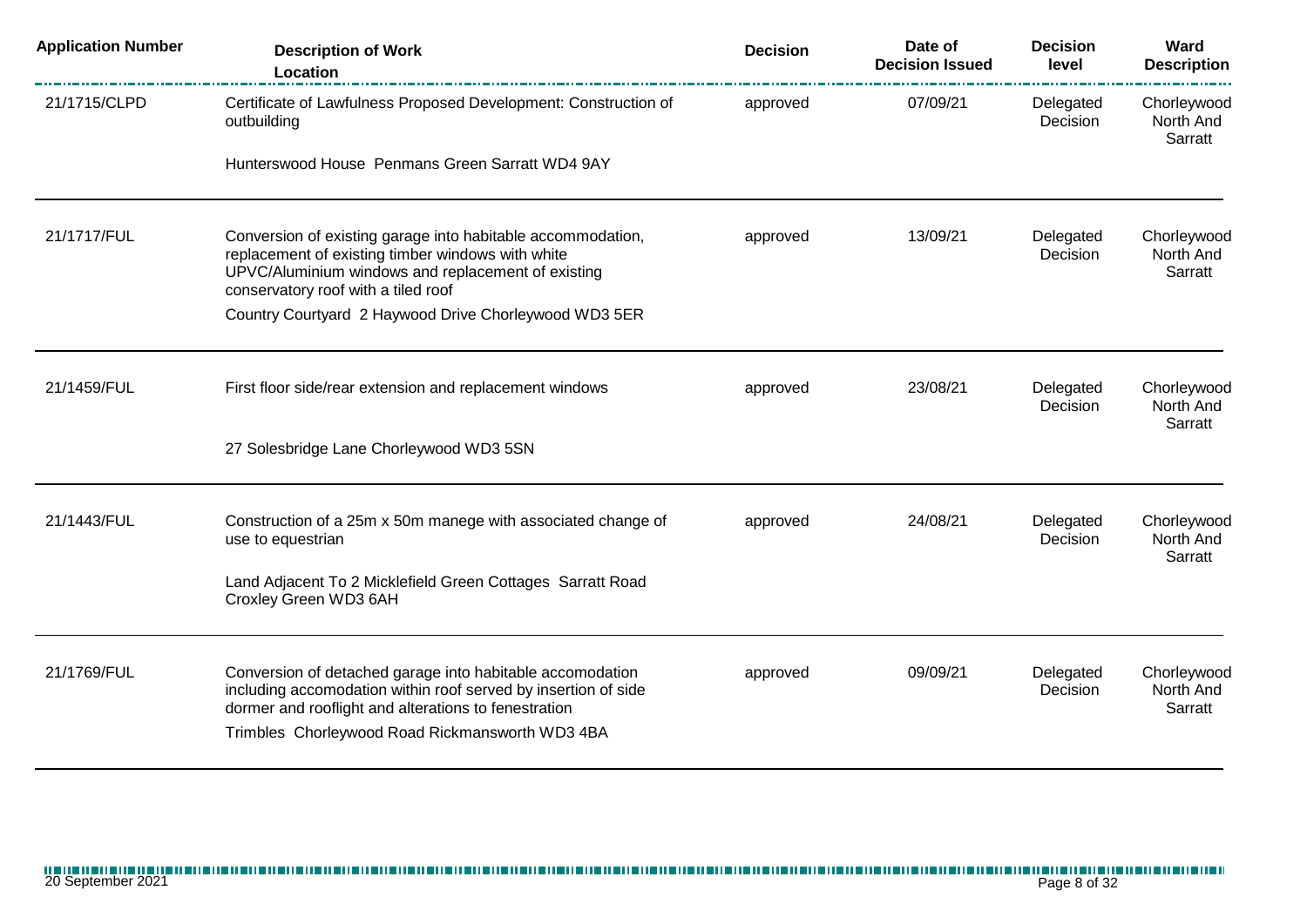| <b>Application Number</b> | <b>Description of Work</b><br>Location                                                                                                                                                                                   | <b>Decision</b> | Date of<br><b>Decision Issued</b> | <b>Decision</b><br>level | Ward<br><b>Description</b>          |
|---------------------------|--------------------------------------------------------------------------------------------------------------------------------------------------------------------------------------------------------------------------|-----------------|-----------------------------------|--------------------------|-------------------------------------|
| 21/1899/NMA               | Non Material Amendment to planning permission 21/0276/FUL:<br>Repositioning of approved extension to opposite flank elevation                                                                                            | refused         | 01/09/21                          | Delegated<br>Decision    | Chorleywood<br>North And<br>Sarratt |
|                           | 2 Sarratt Bottom Cottage Moor Lane Sarratt Rickmansworth<br>Hertfordshire WD3 6DB                                                                                                                                        |                 |                                   |                          |                                     |
| 21/1662/FUL               | Demolition of existing sunroom, two storey rear extension, loft<br>conversion including front rooflights, render to rear and side<br>elevations, addition of two rear Juliet balconys and alterations to<br>fenestration | refused         | 16/09/21                          | Delegated<br>Decision    | Chorleywood<br>North And<br>Sarratt |
|                           | 59 Chestnut Avenue Rickmansworth WD3 4HA                                                                                                                                                                                 |                 |                                   |                          |                                     |
| 21/1800/FUL               | Single storey rear extension                                                                                                                                                                                             | approved        | 15/09/21                          | Delegated<br>Decision    | Chorleywood<br>North And<br>Sarratt |
|                           | 103 Valley Road Rickmansworth WD3 4BL                                                                                                                                                                                    |                 |                                   |                          |                                     |
| 21/1841/FUL               | Proposed new canopy over entrance door                                                                                                                                                                                   | approved        | 17/09/21                          | Delegated<br>Decision    | Chorleywood<br>North And<br>Sarratt |
|                           | 4 Artichoke Dell Dog Kennel Lane Chorleywood WD3 5EQ                                                                                                                                                                     |                 |                                   |                          |                                     |
| 21/0894/FUL               | Creation of a wildlife lake, associated landscaping and wild<br>planting and the installation of a domestic solar array                                                                                                  | approved        | 20/08/21                          | Delegated<br>Decision    | Chorleywood<br>North And<br>Sarratt |
|                           | Land North Of Callipers Hall Bucks Hill Kings Langley<br>Hertfordshire WD4 9BP                                                                                                                                           |                 |                                   |                          |                                     |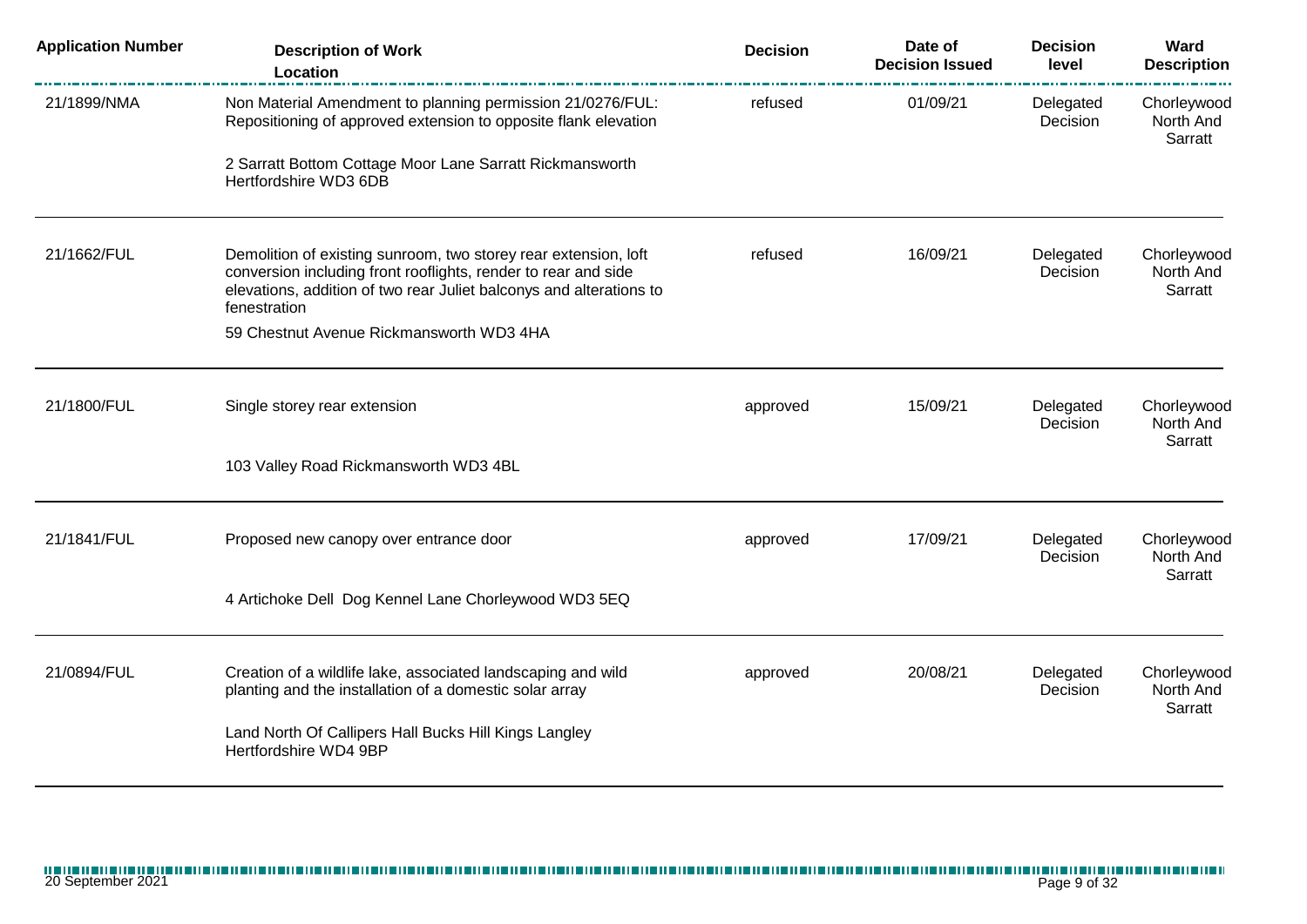| <b>Application Number</b> | <b>Description of Work</b><br><b>Location</b>                                                                                                                                                                                                                                                                                                                                                                  | <b>Decision</b> | Date of<br><b>Decision Issued</b> | <b>Decision</b><br>level     | Ward<br><b>Description</b>                     |
|---------------------------|----------------------------------------------------------------------------------------------------------------------------------------------------------------------------------------------------------------------------------------------------------------------------------------------------------------------------------------------------------------------------------------------------------------|-----------------|-----------------------------------|------------------------------|------------------------------------------------|
| 21/1764/FUL               | Two storey rear extension, front porch, extension to rear patio and<br>internal alterations                                                                                                                                                                                                                                                                                                                    | approved        | 13/09/21                          | Delegated<br>Decision        | Chorleywood<br>South And<br>Maple Cross        |
|                           | 4 Copmans Wick Chorleywood Hertfordshire WD3 5JW                                                                                                                                                                                                                                                                                                                                                               |                 |                                   |                              |                                                |
| 21/1738/FUL               | Variation of Condition 2 (approved plans) and Condition 6<br>(Rooflights) pursuant to planning permission 21/0676/FUL: To<br>allow for changes to the approved flank rooflights                                                                                                                                                                                                                                | approved        | 03/09/21                          | Delegated<br>Decision        | Chorleywood<br>South And<br>Maple Cross        |
|                           | The Forge 13 Chalfont Lane Chorleywood WD3 5PR                                                                                                                                                                                                                                                                                                                                                                 |                 |                                   |                              |                                                |
| 21/1779/PDE               | Prior Approval: Single storey rear extension (depth 4.05 metres,<br>maximum height 3.67 metres, maximum eaves height 2.79<br>metres)                                                                                                                                                                                                                                                                           | no objection    | 10/09/21                          | Delegated<br>Decision        | Chorleywood<br>South And<br>Maple Cross        |
|                           | Fernie Cottage Old Uxbridge Road West Hyde Rickmansworth<br>Hertfordshire WD3 9XP                                                                                                                                                                                                                                                                                                                              |                 |                                   |                              |                                                |
| 21/1507/FUL               | Variation of Condition 2 (Plan numbers) and Condition 3 (Tree<br>Protection) pursuant to 20/1396/FUL (Single storey side and rear<br>extension, render and replacement of all windows and doors with<br>double glazing units) to allow for alteration to construction access,<br>fenestration and roof form, exterior painting and replacement<br>guttering.<br>The Brambles 14 Berks Hill Chorleywood WD3 5AQ | approved        | 16/09/21                          | Delegated<br>Decision        | Chorleywood<br>South And<br>Maple Cross        |
| 21/1510/PDT               | Prior approval: Enlargement of the dwellinghouse by the<br>construction of one additional storey (3.5m in height) and raising<br>of ridge to result in an overall height of 9.5m (Class AA)<br>62 Clements Road Chorleywood Hertfordshire WD3 5JT                                                                                                                                                              | approved        | 27/08/21                          | Delegated<br><b>Decision</b> | Chorleywood<br>South And<br><b>Maple Cross</b> |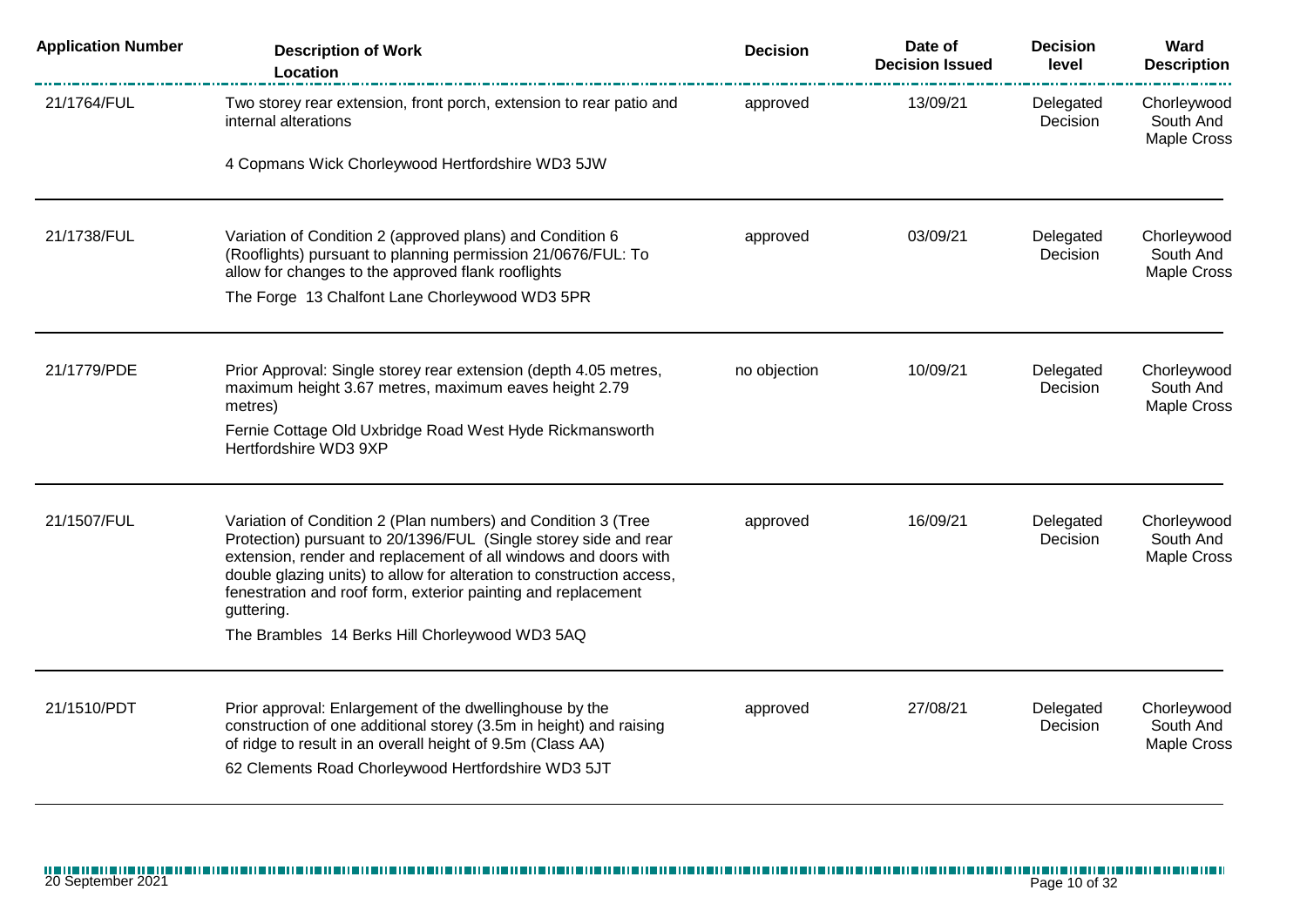| <b>Application Number</b> | <b>Description of Work</b><br>Location                                                                                                                                                                                                                                                                                                                                                                                                                                                                                                                                                                                                                                                     | <b>Decision</b>                              | Date of<br><b>Decision Issued</b> | <b>Decision</b><br>level | Ward<br><b>Description</b>                     |
|---------------------------|--------------------------------------------------------------------------------------------------------------------------------------------------------------------------------------------------------------------------------------------------------------------------------------------------------------------------------------------------------------------------------------------------------------------------------------------------------------------------------------------------------------------------------------------------------------------------------------------------------------------------------------------------------------------------------------------|----------------------------------------------|-----------------------------------|--------------------------|------------------------------------------------|
| 21/1513/FUL               | Garage part conversion, outbuilding constructed behind garage to<br>house gym with shower room and home office. Garden<br>landscaping and patio to the front, additional parking and<br>alterations to access                                                                                                                                                                                                                                                                                                                                                                                                                                                                              | approved                                     | 24/08/21                          | Delegated<br>Decision    | Chorleywood<br>South And<br><b>Maple Cross</b> |
|                           | The Brambles 14 Berks Hill Chorleywood Hertfordshire WD3 5AQ                                                                                                                                                                                                                                                                                                                                                                                                                                                                                                                                                                                                                               |                                              |                                   |                          |                                                |
| 21/0750/LBC               | Variation of Condition 2 (Approved Plans) pursuant to Listed<br>Building Consent 19/1362/LBC: (Listed Building Consent:<br>Conversion of existing former threshing barn to a self-contained<br>dwelling including internal and external alterations to the building,<br>construction of single storey extension and associated parking,<br>landscaping and residential curtilage) to include internal<br>alterations including additional two storey pod, alterations to<br>approved pod, increase in width of rear projection adjoining the<br>building and addition of secondary glazing<br>Barn West Of Bullsland Farm House Bullsland Farm Bullsland<br>Lane Chorleywood Hertfordshire | approved                                     | 06/09/21                          | Delegated<br>Decision    | Chorleywood<br>South And<br>Maple Cross        |
| 21/1871/PREAP             | Pre Application: First floor side extension including roof extension                                                                                                                                                                                                                                                                                                                                                                                                                                                                                                                                                                                                                       | Application<br>cancelled due<br>to error etc | 23/08/21                          | Application<br>returned  | Chorleywood<br>South And<br>Maple Cross        |
|                           | Kingfisher Lodge Burtons Lane Chorleywood Hertfordshire WD3<br>5PJ                                                                                                                                                                                                                                                                                                                                                                                                                                                                                                                                                                                                                         |                                              |                                   |                          |                                                |
| 21/1714/FUL               | Hip to gable roof extensions, increase in ridge height, construction<br>of front and rear dormers and rooflights<br>59 Quickley Lane Chorleywood WD3 5AE                                                                                                                                                                                                                                                                                                                                                                                                                                                                                                                                   | approved                                     | 09/09/21                          | Delegated<br>Decision    | Chorleywood<br>South And<br>Maple Cross        |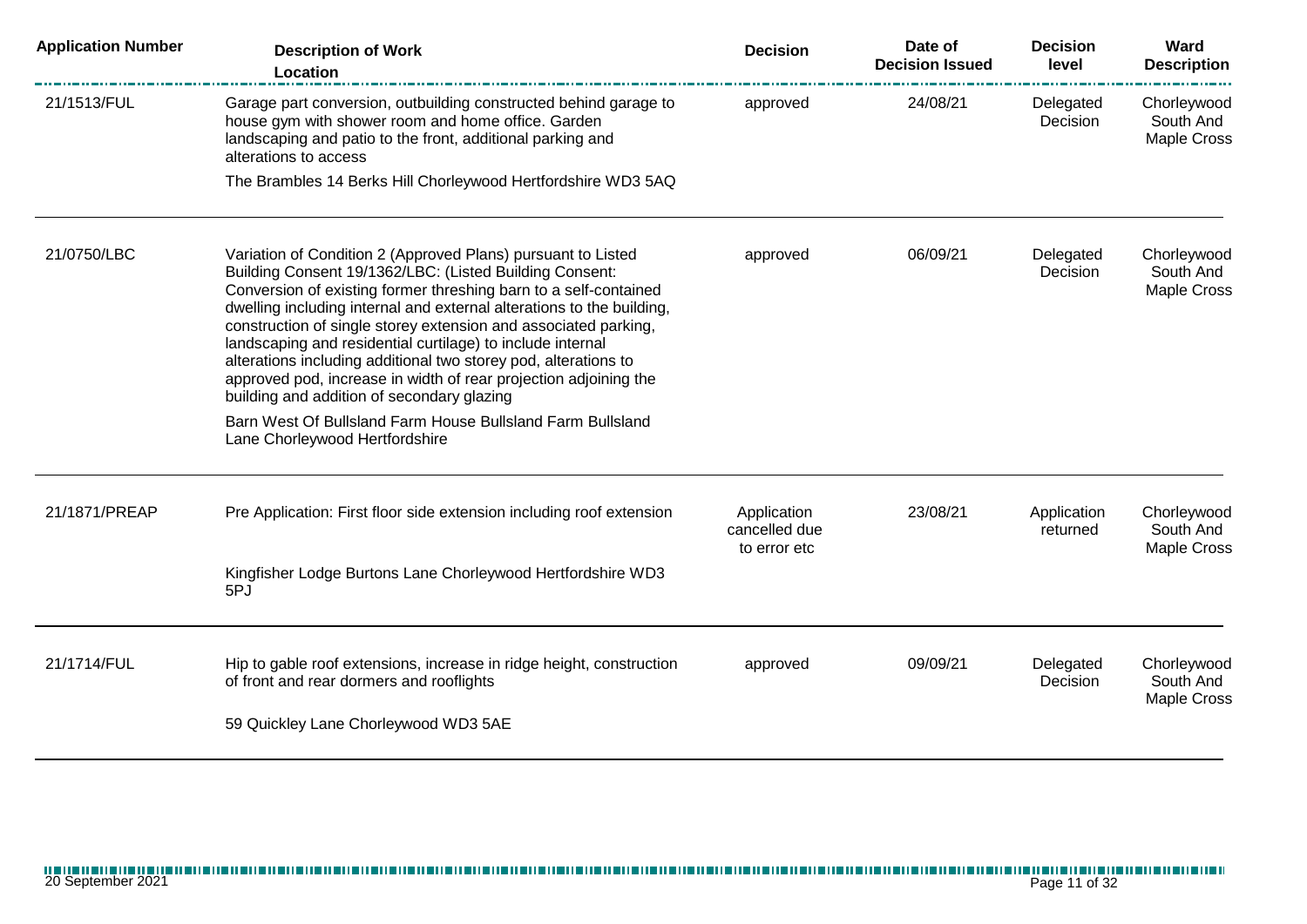| <b>Application Number</b> | <b>Description of Work</b><br>Location                                                                                                                                                                                                                                                                                                                                                                                                                                                                                                    | <b>Decision</b> | Date of<br><b>Decision Issued</b> | <b>Decision</b><br>level | Ward<br><b>Description</b>                     |
|---------------------------|-------------------------------------------------------------------------------------------------------------------------------------------------------------------------------------------------------------------------------------------------------------------------------------------------------------------------------------------------------------------------------------------------------------------------------------------------------------------------------------------------------------------------------------------|-----------------|-----------------------------------|--------------------------|------------------------------------------------|
| 21/1508/FUL               | First floor extension to create two storey dwelling including<br>increase in ridge height, single storey rear extension, front porch,<br>insulated render cladding, alterations to fenestration and<br>associated landscape works including excavation, extension to<br>drive and installation of retaining walls to front and rear                                                                                                                                                                                                       | approved        | 20/08/21                          | Committee<br>Decision    | Chorleywood<br>South And<br><b>Maple Cross</b> |
|                           | 112 Whitelands Avenue Chorleywood WD3 5RG                                                                                                                                                                                                                                                                                                                                                                                                                                                                                                 |                 |                                   |                          |                                                |
| 21/0703/FUL               | Variation of Condition 2 pursuant to planning permission<br>19/1361/FUL: (Conversion of existing former threshing barn to a<br>self-contained dwelling including internal and external alterations<br>to the building, construction of single storey extension and<br>associated parking, landscaping and residential curtilage) to<br>include internal alterations including additional two storey pod,<br>alterations to approved pod, increase in width of rear projection<br>adjoining the building and addition of secondary glazing | approved        | 06/09/21                          | Delegated<br>Decision    | Chorleywood<br>South And<br><b>Maple Cross</b> |
|                           | Barn West Of Bullsland Farm House Bullsland Farm Bullsland<br>Lane Chorleywood Hertfordshire                                                                                                                                                                                                                                                                                                                                                                                                                                              |                 |                                   |                          |                                                |
| 21/1834/PDND              | Prior Notification Demolition: Demolition and removal of existing<br>buildings and structures (Office building, car park and cycle<br>shelter)<br>Hertford Place Denham Way Maple Cross WD3 9AB                                                                                                                                                                                                                                                                                                                                           | approved        | 20/08/21                          | Delegated<br>Decision    | Chorleywood<br>South And<br><b>Maple Cross</b> |
| 21/1828/FUL               | Demolition of existing garage and side extension; construction of<br>a part single storey, part two storey side and rear extensions and<br>associated internal alterations and extension to patio area<br>43 Valley Walk Croxley Green WD3 3TQ                                                                                                                                                                                                                                                                                            | approved        | 16/09/21                          | Delegated<br>Decision    | <b>Dickinsons</b>                              |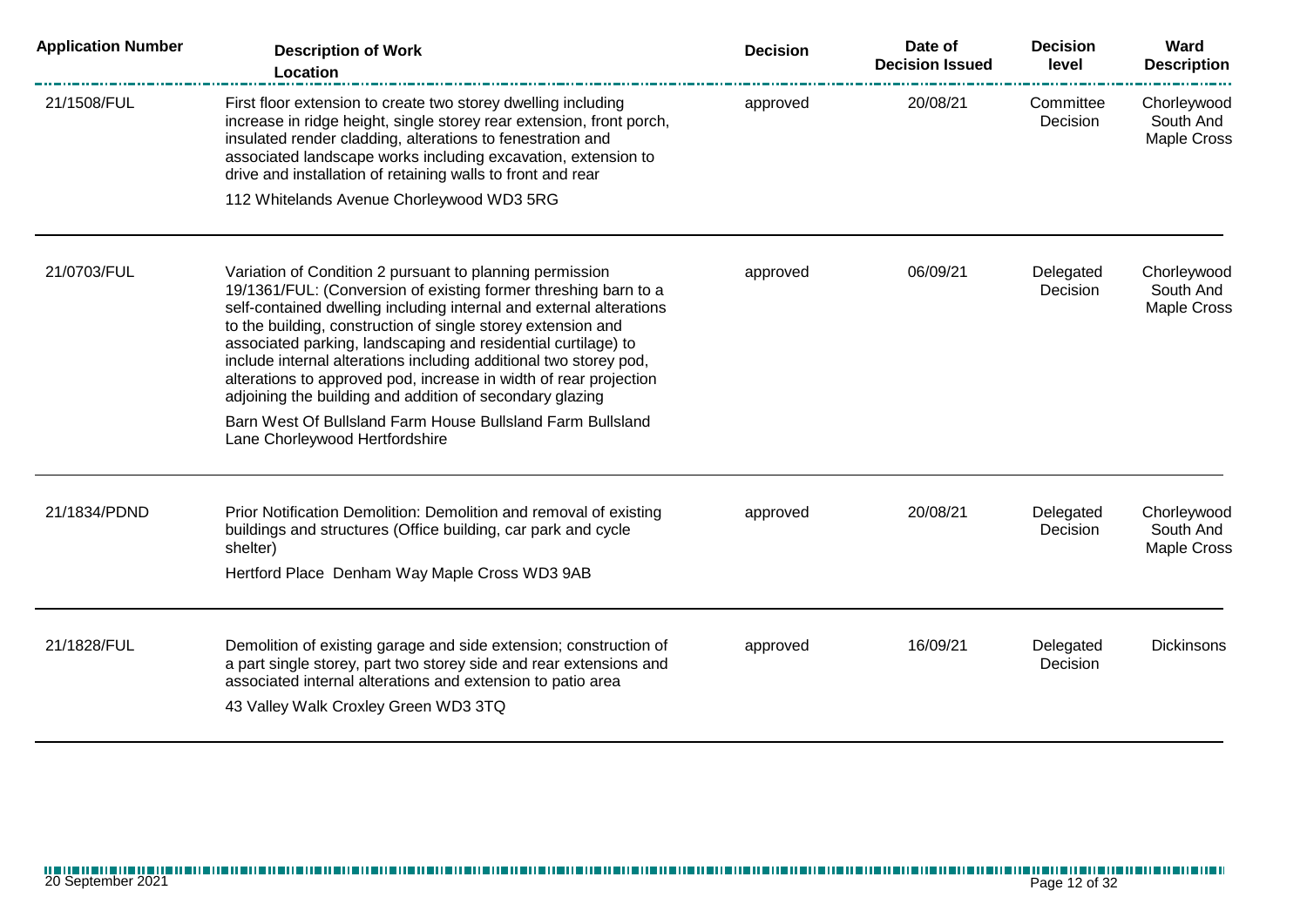| <b>Application Number</b> | <b>Description of Work</b><br>Location                                                                                                         | <b>Decision</b> | Date of<br><b>Decision Issued</b> | <b>Decision</b><br>level | Ward<br><b>Description</b> |
|---------------------------|------------------------------------------------------------------------------------------------------------------------------------------------|-----------------|-----------------------------------|--------------------------|----------------------------|
| 21/1786/FUL               | Part single, part two storey rear extension, single storey front<br>extension, alterations to fenestration                                     | approved        | 17/09/21                          | Delegated<br>Decision    | <b>Dickinsons</b>          |
|                           | 59 New Road Croxley Green WD3 3EN                                                                                                              |                 |                                   |                          |                            |
| 21/1762/FUL               | Single storey side/rear extension and alterations to fenestration                                                                              | approved        | 08/09/21                          | Delegated                | Dickinsons                 |
|                           | 115 New Road Croxley Green Rickmansworth Hertfordshire WD3<br>3EN                                                                              |                 |                                   | Decision                 |                            |
| 21/1253/FUL               | Demolition of existing buildings and construction of 2no. detached<br>two-bedroom dwellings and associated works including parking             | refused         | 20/08/21                          | Delegated<br>Decision    | Dickinsons                 |
|                           | and extension to access road                                                                                                                   |                 |                                   |                          |                            |
|                           | Whitestocks Loudwater Lane Loudwater WD3 4AL                                                                                                   |                 |                                   |                          |                            |
| 21/1794/CLPD              | Certificate of Lawfulness Proposed Development: Demolition of<br>existing conservatory and construction of single storey rear                  | approved        |                                   | Delegated<br>Decision    | <b>Dickinsons</b>          |
|                           | extension                                                                                                                                      |                 |                                   |                          |                            |
|                           | 105 Byewaters Croxley Green WD18 8WH                                                                                                           |                 |                                   |                          |                            |
| 21/1856/FUL               | Single storey rear extension, part single, part two storey side<br>extension and loft conversion including rear dormer and front<br>rooflights | approved        |                                   | Delegated<br>Decision    | Durrants                   |
|                           | 18 Rugby Way Croxley Green WD3 3PH                                                                                                             |                 |                                   |                          |                            |
| 21/1665/FUL               | Single storey front extension                                                                                                                  | approved        | 02/09/21                          | Delegated                | Durrants                   |
|                           | 3 Claremont Crescent Croxley Green Hertfordshire WD3 3QP                                                                                       |                 |                                   | Decision                 |                            |
|                           |                                                                                                                                                |                 |                                   |                          |                            |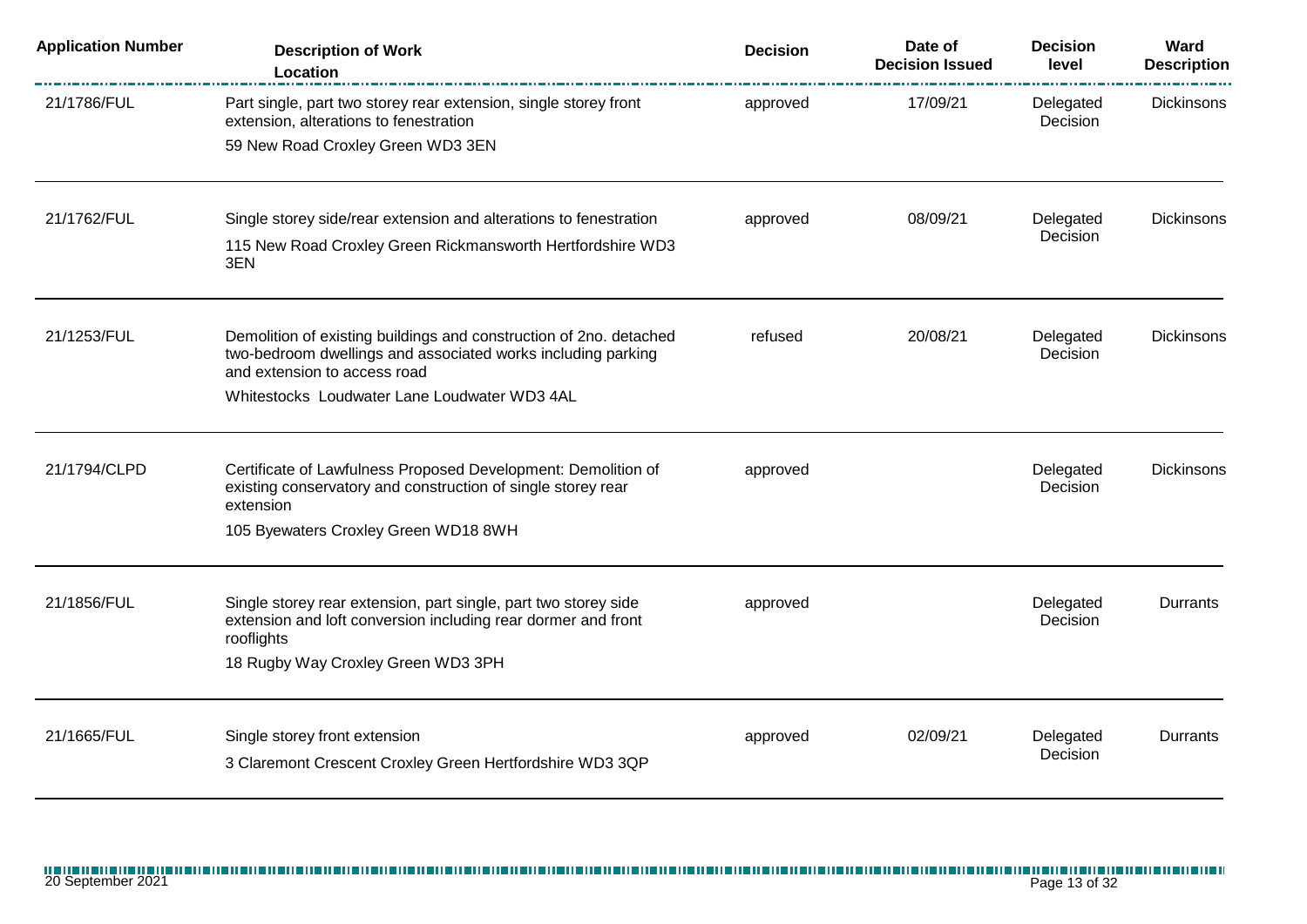| <b>Description of Work</b><br>Location                                                                                                                                                | <b>Decision</b> | Date of<br><b>Decision Issued</b> | <b>Decision</b><br>level | Ward<br><b>Description</b> |
|---------------------------------------------------------------------------------------------------------------------------------------------------------------------------------------|-----------------|-----------------------------------|--------------------------|----------------------------|
| Certificate of Lawfulness Proposed Development: Loft<br>Conversion including hip to gable roof alterations, rear dormer<br>window and rooflights.                                     | approved        | 09/09/21                          | Delegated<br>Decision    | Durrants                   |
| 73 Sherborne Way Croxley Green WD3 3PQ                                                                                                                                                |                 |                                   |                          |                            |
| Single storey rear and side extensions and front extension to the<br>existing store                                                                                                   | approved        |                                   | Delegated<br>Decision    | Durrants                   |
| 43 Sherborne Way Croxley Green Hertfordshire WD3 3PE                                                                                                                                  |                 |                                   |                          |                            |
| Part conversion of existing garage into shower room including<br>increase to height of part of garage roof, and rearward extension<br>to part of existing wall.                       | approved        | 20/09/21                          | Delegated<br>Decision    | Durrants                   |
| 36 Canterbury Way Croxley Green Hertfordshire WD3 3SS                                                                                                                                 |                 |                                   |                          |                            |
| Prior Approval: Single storey rear extension (depth 5.35 metres,<br>maximum height 3.27 metres, maximum eaves height 2.90<br>metres)                                                  | no objection    |                                   | Delegated<br>Decision    | Durrants                   |
| 65 Links Way Croxley Green Hertfordshire WD3 3RH                                                                                                                                      |                 |                                   |                          |                            |
| Certificate of Lawfulness Proposed Development: Loft conversion<br>including hip to gable roof alterations, rear dormer and front<br>rooflights<br>65 Links Way Croxley Green WD3 3RH | approved        | 31/08/21                          | Delegated<br>Decision    | Durrants                   |
|                                                                                                                                                                                       |                 |                                   |                          |                            |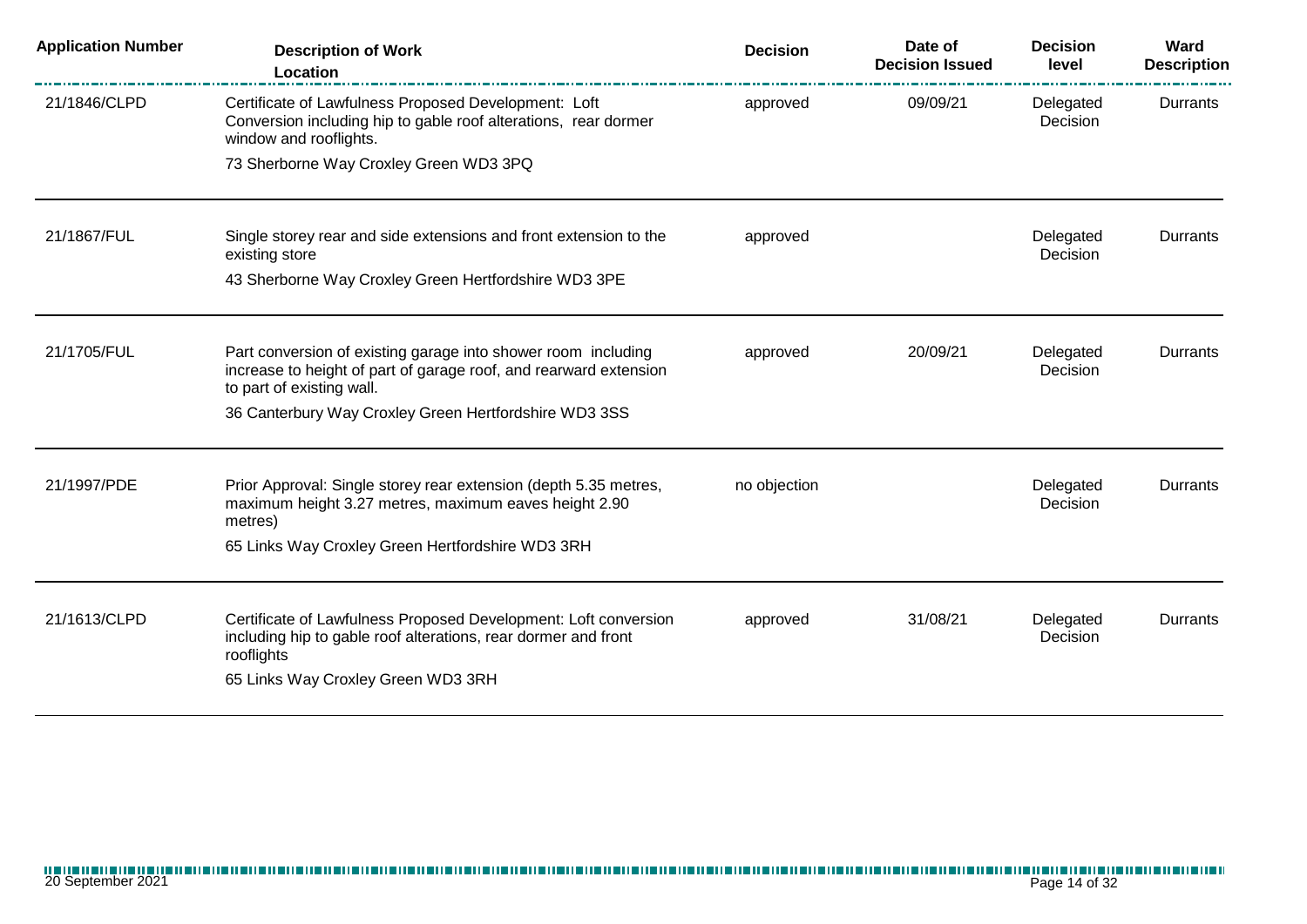| <b>Application Number</b> | <b>Description of Work</b><br>Location                                                                                                                                                       | <b>Decision</b> | Date of<br><b>Decision Issued</b> | <b>Decision</b><br>level | Ward<br><b>Description</b> |
|---------------------------|----------------------------------------------------------------------------------------------------------------------------------------------------------------------------------------------|-----------------|-----------------------------------|--------------------------|----------------------------|
| 21/1696/CLPD              | Certificate of Lawfulness Proposed Development: Removal of<br>existing side and rear dormers and loft conversion including hip-to-<br>gable roof extension, rear dormer and front rooflights | approved        | 26/08/21                          | Delegated<br>Decision    | Durrants                   |
|                           | 43 Kenilworth Drive Croxley Green WD3 3NN                                                                                                                                                    |                 |                                   |                          |                            |
| 21/1844/PDE               | Prior Approval: Single storey rear extension (maximum depth 5<br>metres, maximum height 3 metres and eaves height 2.8 metres)                                                                | withdrawn       | 24/08/21                          | Withdrawn                | Durrants                   |
|                           | 73 Sherborne Way Croxley Green Hertfordshire WD3 3PQ                                                                                                                                         |                 |                                   |                          |                            |
| 21/1427/FUL               | Part single, part two storey rear extension, front porch, loft<br>conversion including front and rear rooflights and erection of close<br>boarded fencing                                    | approved        | 14/09/21                          | Delegated<br>Decision    | Durrants                   |
|                           | 60 Durrants Drive Croxley Green WD3 3NS                                                                                                                                                      |                 |                                   |                          |                            |
| 21/1658/FUL               | Change of use of land to residential curtilage (land forming part of<br>the residential curtilage) and construction of single storey side<br>extension                                       | refused         | 26/08/21                          | Delegated<br>Decision    | Durrants                   |
|                           | 42 Appleby Drive Croxley Green WD3 3FP                                                                                                                                                       |                 |                                   |                          |                            |
| 21/1801/CLPD              | Certificate of Lawfulness for Proposed Development: Loft<br>conversion including hip-to-gable roof extension and insertion of<br>rear dormer and front rooflights                            | approved        | 13/09/21                          | Delegated<br>Decision    | Durrants                   |
|                           | 95 Springfield Close Croxley Green WD3 3HG                                                                                                                                                   |                 |                                   |                          |                            |
| 21/1751/FUL               | First floor rear extension                                                                                                                                                                   | withdrawn       | 02/09/21                          | Withdrawn                | <b>Gade Valley</b>         |
|                           | 20 Hazelwood Lane Abbots Langley Hertfordshire WD5 0HB                                                                                                                                       |                 |                                   |                          |                            |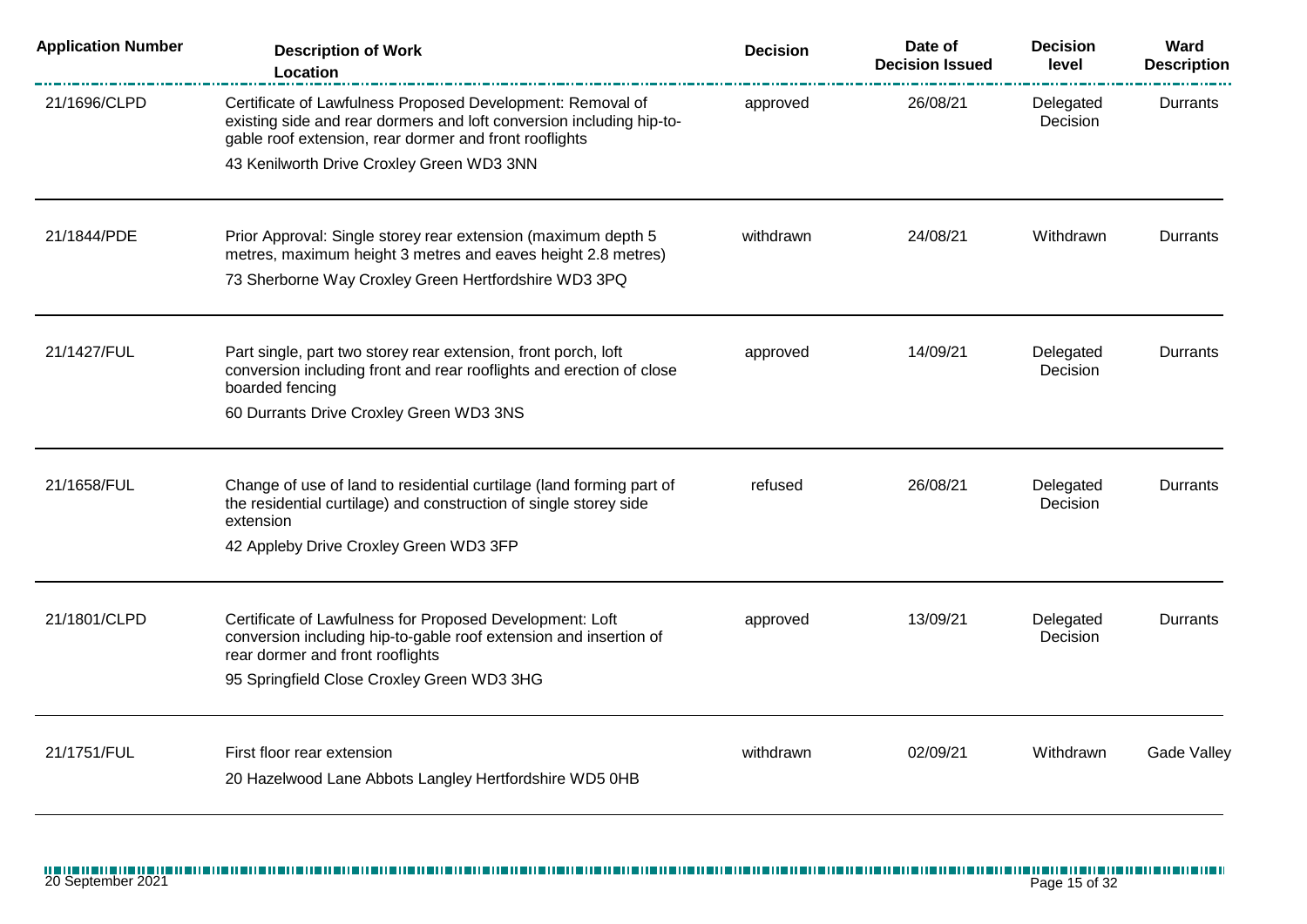| <b>Application Number</b> | <b>Description of Work</b><br>Location                                                                                                                                             | <b>Decision</b> | Date of<br><b>Decision Issued</b> | <b>Decision</b><br>level | Ward<br><b>Description</b> |
|---------------------------|------------------------------------------------------------------------------------------------------------------------------------------------------------------------------------|-----------------|-----------------------------------|--------------------------|----------------------------|
| 21/1472/RSP               | Retrospective: Continued use of ground floor for training and<br>counselling accommodation for charitable and not-for-profit<br>organisations                                      | approved        | 27/08/21                          | Committee<br>Decision    | Gade Valley                |
|                           | Hillside Community Hub 4 School Mead Abbots Langley<br>Hertfordshire WD5 0LB                                                                                                       |                 |                                   |                          |                            |
| 21/1747/CLPD              | Certificate of Lawfulness: Loft conversion including hip to gable<br>roof alterations and rear dormer window.                                                                      | approved        | 07/09/21                          | Delegated<br>Decision    | Gade Valley                |
|                           | 8 Woodlands Road Nash Mills HP3 8RZ                                                                                                                                                |                 |                                   |                          |                            |
| 21/1748/FUL               | Loft conversion including construction of front pitched roofed<br>dormer windows                                                                                                   | refused         |                                   | Delegated<br>Decision    | Gade Valley                |
|                           | 8 Woodlands Road Nash Mills HP3 8RZ                                                                                                                                                |                 |                                   |                          |                            |
| 21/2022/CLPD              | Certificate of lawfulness Proposed Development: Loft conversion<br>including a rear dormer window, front rooflight and removal of a<br>chimney stack and erection of a front porch | approved        |                                   | Delegated<br>Decision    | Gade Valley                |
|                           | 22 Rosehill Gardens Abbots Langley WD5 0HF                                                                                                                                         |                 |                                   |                          |                            |
| 21/1975/PDE               | Prior Approval: Single storey rear extension (depth 6 metres,<br>maximum height 3.2 metres, maximum eaves height 3 metres)                                                         | withdrawn       | 10/09/21                          | Withdrawn                | Gade Valley                |
|                           | 21 Raymond Close Abbots Langley Hertfordshire WD5 0HG                                                                                                                              |                 |                                   |                          |                            |
| 21/1719/FUL               | Single storey side extension, alterations and conversion of garage<br>to habitable accommodation                                                                                   | approved        | 07/09/21                          | Delegated                | Gade Valley                |
|                           | 9 Roman Gardens Kings Langley Hertfordshire WD4 8LG                                                                                                                                |                 |                                   | Decision                 |                            |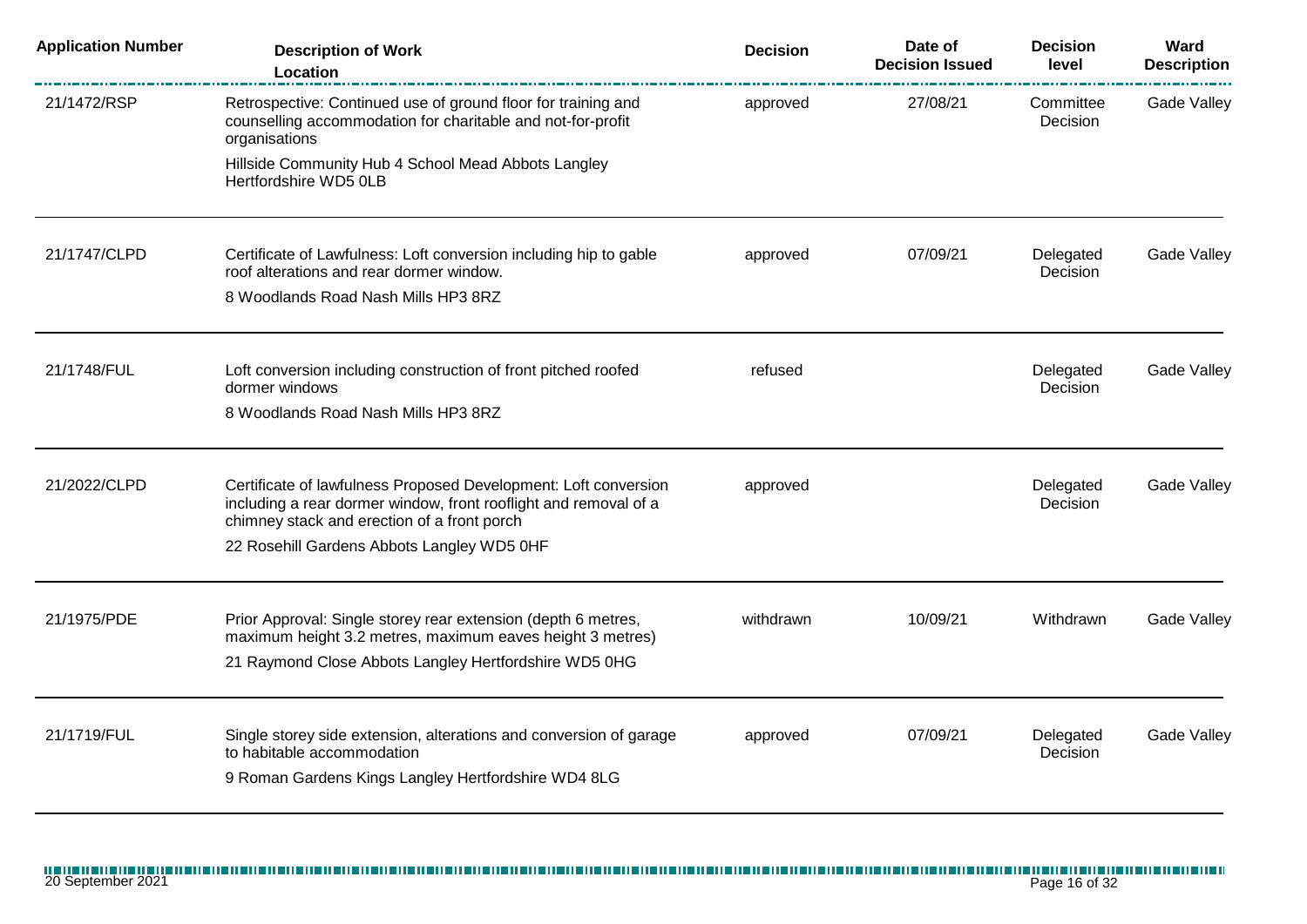| <b>Application Number</b> | <b>Description of Work</b><br>Location                                                                                                                                                                                                                                                                                                                                                                                                         | <b>Decision</b> | Date of<br><b>Decision Issued</b> | <b>Decision</b><br>level | Ward<br><b>Description</b> |
|---------------------------|------------------------------------------------------------------------------------------------------------------------------------------------------------------------------------------------------------------------------------------------------------------------------------------------------------------------------------------------------------------------------------------------------------------------------------------------|-----------------|-----------------------------------|--------------------------|----------------------------|
| 21/1531/FUL               | Installation of vehicle crossover and dropped kerb<br>45 Primrose Hill Kings Langley WD4 8HZ                                                                                                                                                                                                                                                                                                                                                   | withdrawn       | 03/09/21                          | Withdrawn                | Gade Valley                |
| 21/1558/FUL               | Insertion of side dormer window<br>26 Lauderdale Road Hunton Bridge WD4 8QB                                                                                                                                                                                                                                                                                                                                                                    | approved        | 09/09/21                          | Delegated<br>Decision    | <b>Gade Valley</b>         |
| 20/1697/RSP               | Retrospective: Temporary change of use of the site and buildings<br>to film studios, erection of sound studio building and engineering<br>operations including formation of hardstanding and levels<br>changes and associated works with the change of use including<br>film sets, storage compounds, marquees and lighting (temporary<br>permission of period of three years)<br>Langleybury House Langleybury Lane Langleybury Hertfordshire | approved        | 03/09/21                          | Delegated<br>Decision    | Gade Valley                |
| 21/1852/CLPD              | Certificate of Lawfulness Proposed Development: Loft conversion<br>including hip to gable roof alterations, rear dormer window and<br>front rooflights<br>30 Hazelbury Avenue Abbots Langley WD5 0DF                                                                                                                                                                                                                                           | refused         |                                   | Delegated<br>Decision    | Gade Valley                |
| 21/1697/FUL               | Change of use of land to enlarge existing caravan site, with<br>relocation of existing caravan onto enlarged area<br>Harthall Acres 60 Harthall Lane Kings Langley WD4 8JH                                                                                                                                                                                                                                                                     | withdrawn       | 02/09/21                          | Withdrawn                | Gade Valley                |
| 21/1774/FUL               | Single-storey ground floor and single-storey lower ground floor<br>side/rear extension, single storey side extension, rear terrace and<br>access stairs to garden<br>93 Gallows Hill Abbots Langley WD4 8LY                                                                                                                                                                                                                                    | approved        | 17/09/21                          | Delegated<br>Decision    | Gade Valley                |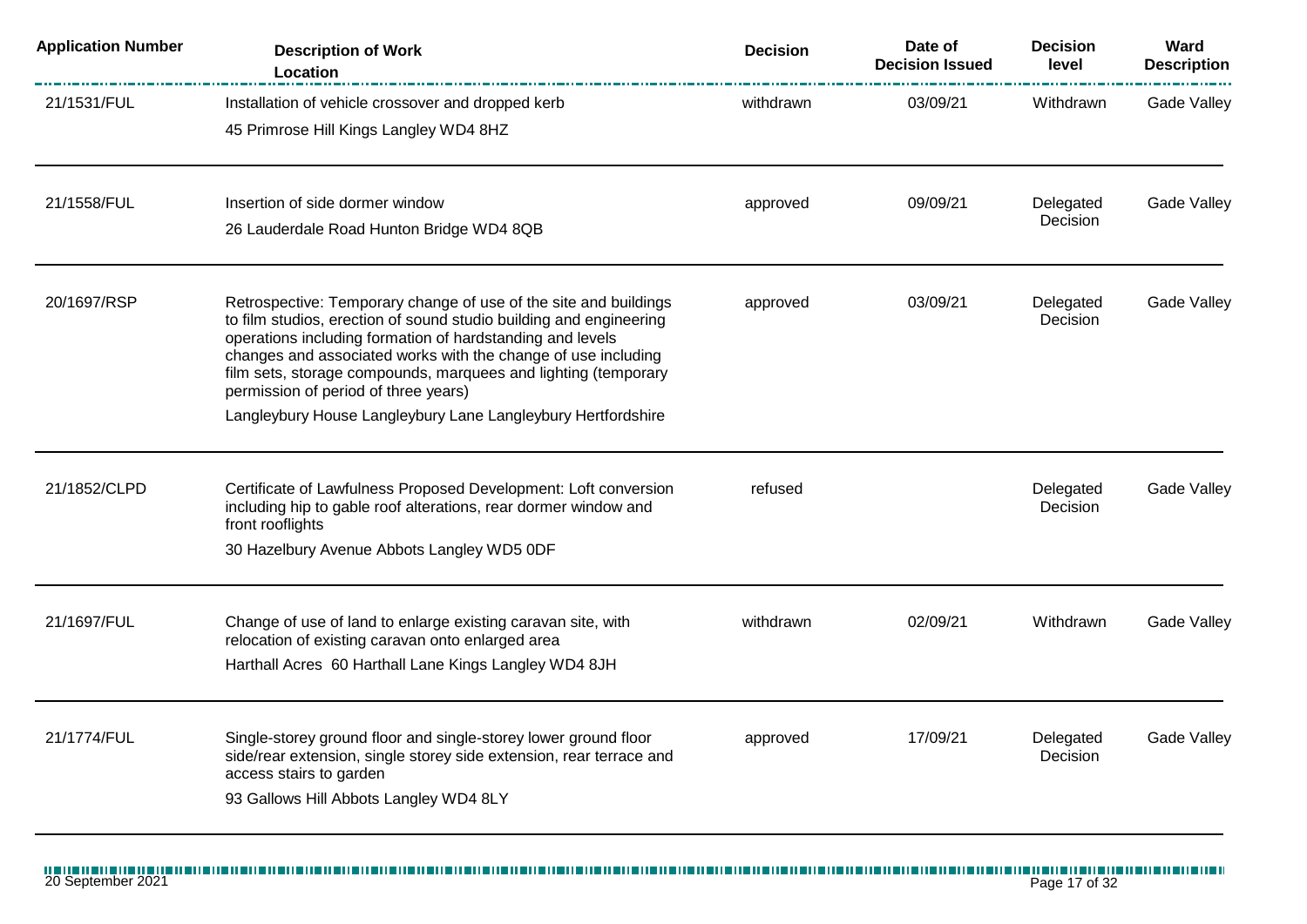| <b>Application Number</b> | <b>Description of Work</b><br>Location                                                                                                                                                                                                                                                                                                                                                                                                                                                                                                              | <b>Decision</b>                              | Date of<br><b>Decision Issued</b> | <b>Decision</b><br>level     | Ward<br><b>Description</b> |
|---------------------------|-----------------------------------------------------------------------------------------------------------------------------------------------------------------------------------------------------------------------------------------------------------------------------------------------------------------------------------------------------------------------------------------------------------------------------------------------------------------------------------------------------------------------------------------------------|----------------------------------------------|-----------------------------------|------------------------------|----------------------------|
| 21/1755/CLPD              | Certificate of Lawfulness Proposed Development: Loft conversion<br>including rear dormer and front rooflights                                                                                                                                                                                                                                                                                                                                                                                                                                       | approved                                     | 15/09/21                          | Delegated<br>Decision        | <b>Gade Valley</b>         |
|                           | 20 Hazelwood Lane Abbots Langley Hertfordshire WD5 0HB                                                                                                                                                                                                                                                                                                                                                                                                                                                                                              |                                              |                                   |                              |                            |
| 21/1881/FUL               | Single storey rear extension and garage conversion<br>36 Tudor Manor Gardens Garston WD25 9TQ                                                                                                                                                                                                                                                                                                                                                                                                                                                       | approved                                     |                                   | Delegated<br>Decision        | Leavesden                  |
| 21/1978/PDNT              | Permitted Development Notice Telecommunications: Installation<br>of a 18 metre high monopole supporting 6no. antennas, 4no.<br>equipment cabinets and development works ancillary thereto<br>South Way Abbots Langley Hertfordshire WD5 0PB                                                                                                                                                                                                                                                                                                         | Application<br>cancelled due<br>to error etc |                                   | Application<br>returned      | Leavesden                  |
| 21/1725/CLPD              | Certificate of Lawfulness Proposed Development: Loft conversion<br>including hip-to-gable alteration, rear dormer and front rooflights<br>30 Orchard Avenue Abbots Langley Hertfordshire WD25 7JG                                                                                                                                                                                                                                                                                                                                                   | approved                                     | 02/09/21                          | Delegated<br><b>Decision</b> | Leavesden                  |
| 21/1596/FUL               | Variation of Condition 8 (Hard and Soft Landscaping) of planning<br>permission 19/1647/FUL: (Demolition of existing building and<br>redevelopment to provide a 3 storey building comprising 8 flats (3<br>x 1 bedroom, 3 x 2 bedroom and 2 x 3 bedroom) with associated<br>private and communal amenity space including balconies,<br>landscaping, car parking, cycle storage and refuse and recycling<br>storage) to vary the approved hard and soft landscaping<br>53-55 And Land To The Front Of 21-37 Cheshire Drive<br>Leavesden Hertfordshire | approved                                     | 26/08/21                          | Delegated<br>Decision        | Leavesden                  |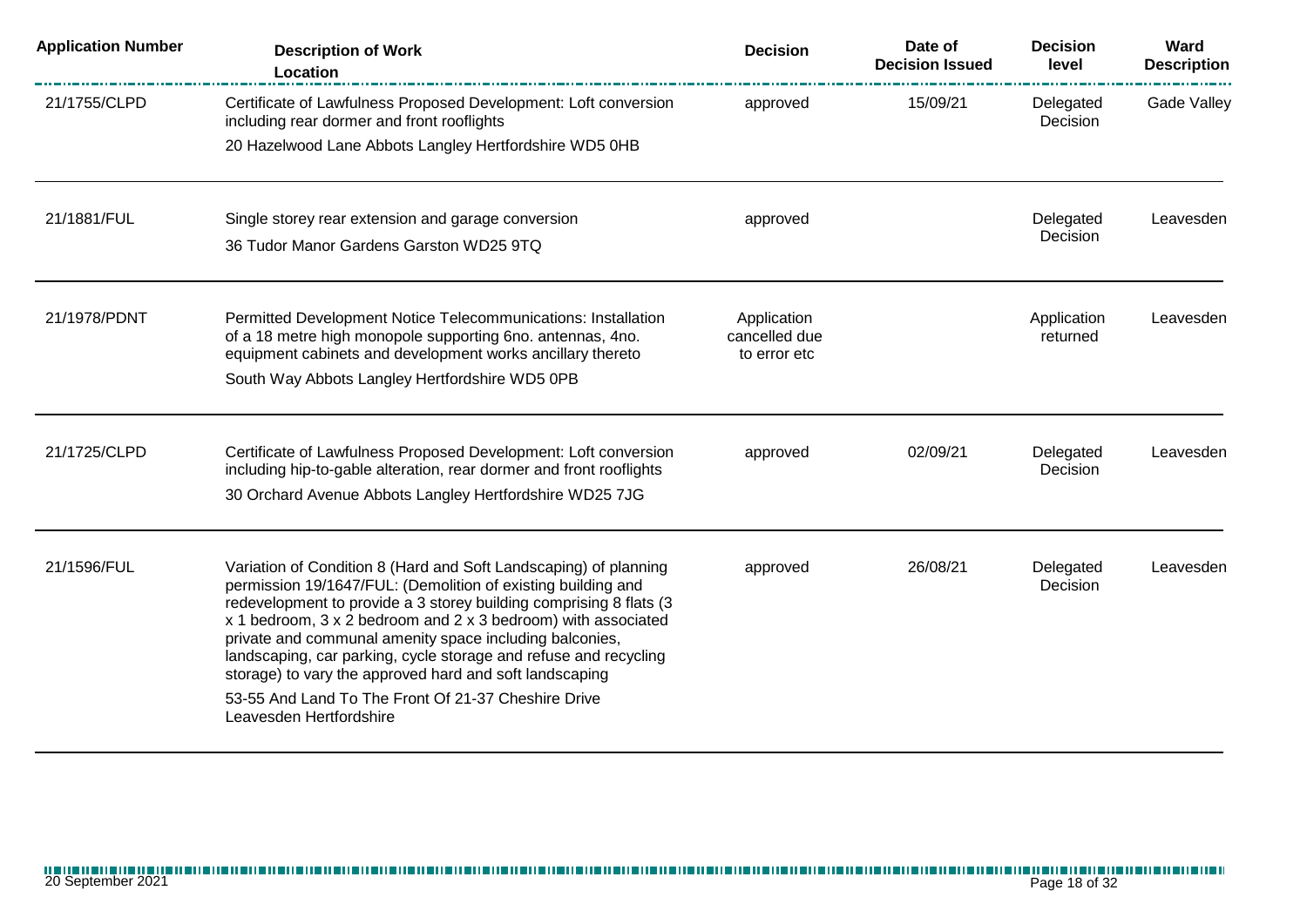| <b>Application Number</b> | <b>Description of Work</b><br>Location                                                                       | <b>Decision</b> | Date of<br><b>Decision Issued</b> | <b>Decision</b><br>level | Ward<br><b>Description</b> |
|---------------------------|--------------------------------------------------------------------------------------------------------------|-----------------|-----------------------------------|--------------------------|----------------------------|
| 21/1733/FUL               | Conversion of existing garage into habitable accommodation with<br>associated alterations                    | approved        |                                   | Delegated<br>Decision    | Leavesden                  |
|                           | 39 Bateson Drive Leavesden WD25 7ND                                                                          |                 |                                   |                          |                            |
| 21/1737/FUL               | Removal of existing canopy and construction of a single storey<br>rear extension                             | approved        | 01/09/21                          | Delegated<br>Decision    | Leavesden                  |
|                           | 50 Mallard Road Abbots Langley WD5 0GF                                                                       |                 |                                   |                          |                            |
| 21/1756/FUL               | Single storey rear extension and conversion of garage to<br>habitable accomodation                           | approved        | 07/09/21                          | Delegated<br>Decision    | Leavesden                  |
|                           | 16 Griffon Way Leavesden WD25 7GE                                                                            |                 |                                   |                          |                            |
| 21/1467/FUL               | Single storey side and rear extension and alterations to patio                                               | approved        | 23/08/21                          | Delegated                | Leavesden                  |
|                           | 13 Mutchetts Close Garston WD25 9TS                                                                          |                 |                                   | Decision                 |                            |
| 20/0549/FUL               | Proposed dwelling and joint extensions with existing dwelling                                                | approved        | 01/09/21                          | Delegated                | Leavesden                  |
|                           | including creation of continuous 'porch' on front elevation, single<br>storey rear extensions and rooflights |                 |                                   | Decision                 |                            |
|                           | 6 Berkeley Close Abbots Langley WD5 0XA                                                                      |                 |                                   |                          |                            |
| 21/1760/FUL               | Single storey front extension                                                                                | approved        | 09/09/21                          | Delegated                | Leavesden                  |
|                           | 27 Cranefield Drive Garston WD25 9TX                                                                         |                 |                                   | Decision                 |                            |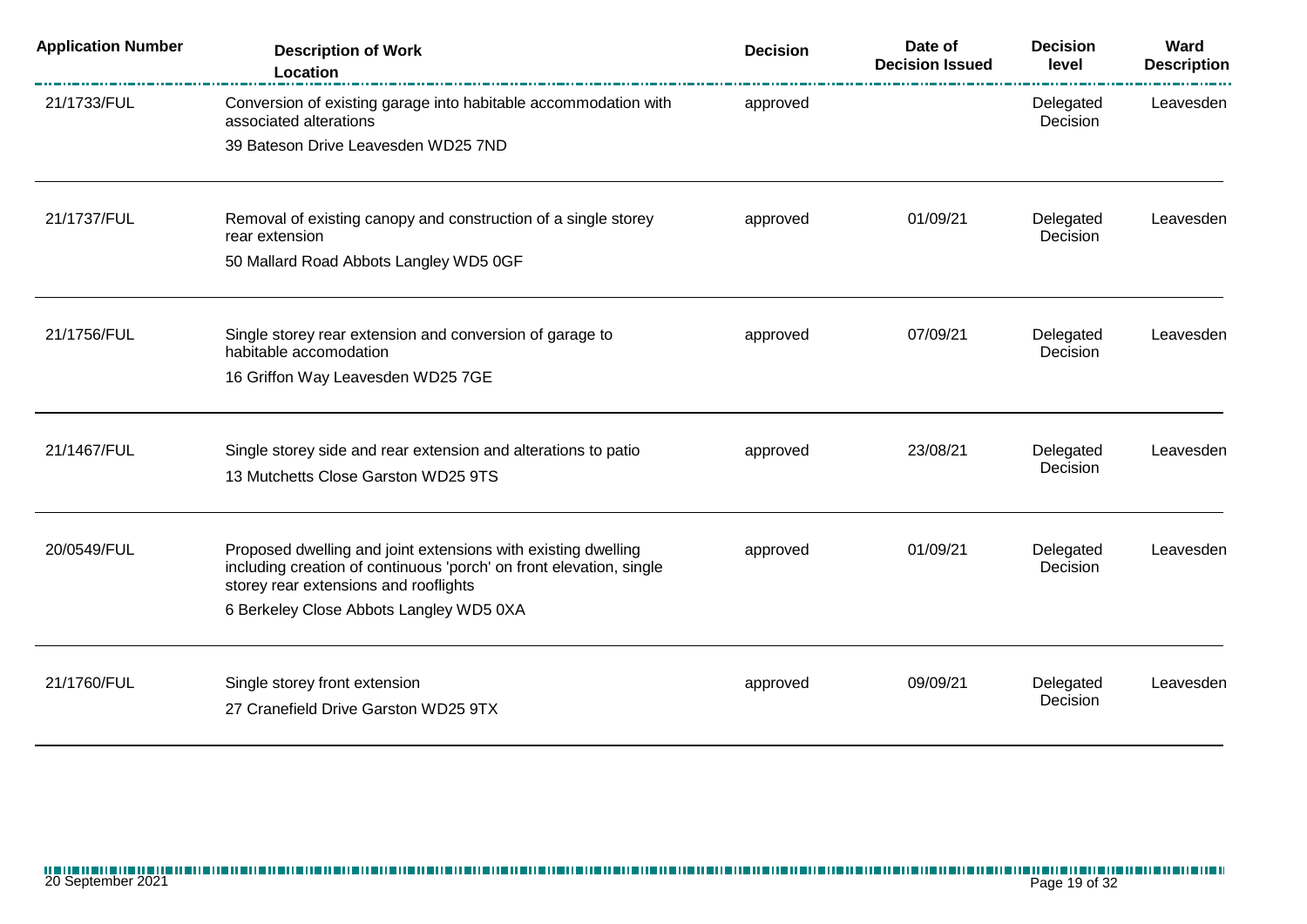| <b>Application Number</b> | <b>Description of Work</b><br>Location                                                                                                                                                                            | <b>Decision</b>                              | Date of<br><b>Decision Issued</b> | <b>Decision</b><br>level | Ward<br><b>Description</b> |
|---------------------------|-------------------------------------------------------------------------------------------------------------------------------------------------------------------------------------------------------------------|----------------------------------------------|-----------------------------------|--------------------------|----------------------------|
| 21/1709/CLPD              | Certificate of Lawfulness Proposed Development: Insertion of rear<br>dormer window and front rooflights                                                                                                           | approved                                     | 07/09/21                          | Delegated<br>Decision    | Leavesden                  |
|                           | 133 Coates Way Garston WD25 9PF                                                                                                                                                                                   |                                              |                                   |                          |                            |
| 21/1843/LBC               | Listed Building Consent: Works to internal ceiling                                                                                                                                                                | Application<br>cancelled due<br>to error etc | 06/09/21                          | Application<br>returned  | Leavesden                  |
|                           | High Elms Manor High Elms Lane Abbots Langley WD25 0JX                                                                                                                                                            |                                              |                                   |                          |                            |
| 21/1739/FUL               | Removal of condition 2 (Use of garage) and 3 (use of garage for<br>parking only) pursuant to planning permission 8/640/91: To allow<br>the garage to be used for purposes other than for car parking<br>provision | approved                                     | 06/09/21                          | Delegated<br>Decision    | Moor Park<br>And Eastbury  |
|                           | The Annexe 42 Sandy Lodge Way Northwood HA6 2AS                                                                                                                                                                   |                                              |                                   |                          |                            |
| 21/1376/FUL               | Single storey side/rear extension                                                                                                                                                                                 | approved                                     | 08/09/21                          | Delegated<br>Decision    | Moor Park<br>And Eastbury  |
|                           | 35 Crofters Road Northwood Hertfordshire HA6 3EB                                                                                                                                                                  |                                              |                                   |                          |                            |
| 21/1818/CLPD              | Certificate of Lawfulness for Proposed Development: Two storey<br>rear extension and insertion of side dormers<br>Tralee London Road Rickmansworth WD3 1JT                                                        | refused                                      |                                   | Delegated<br>Decision    | Moor Park<br>And Eastbury  |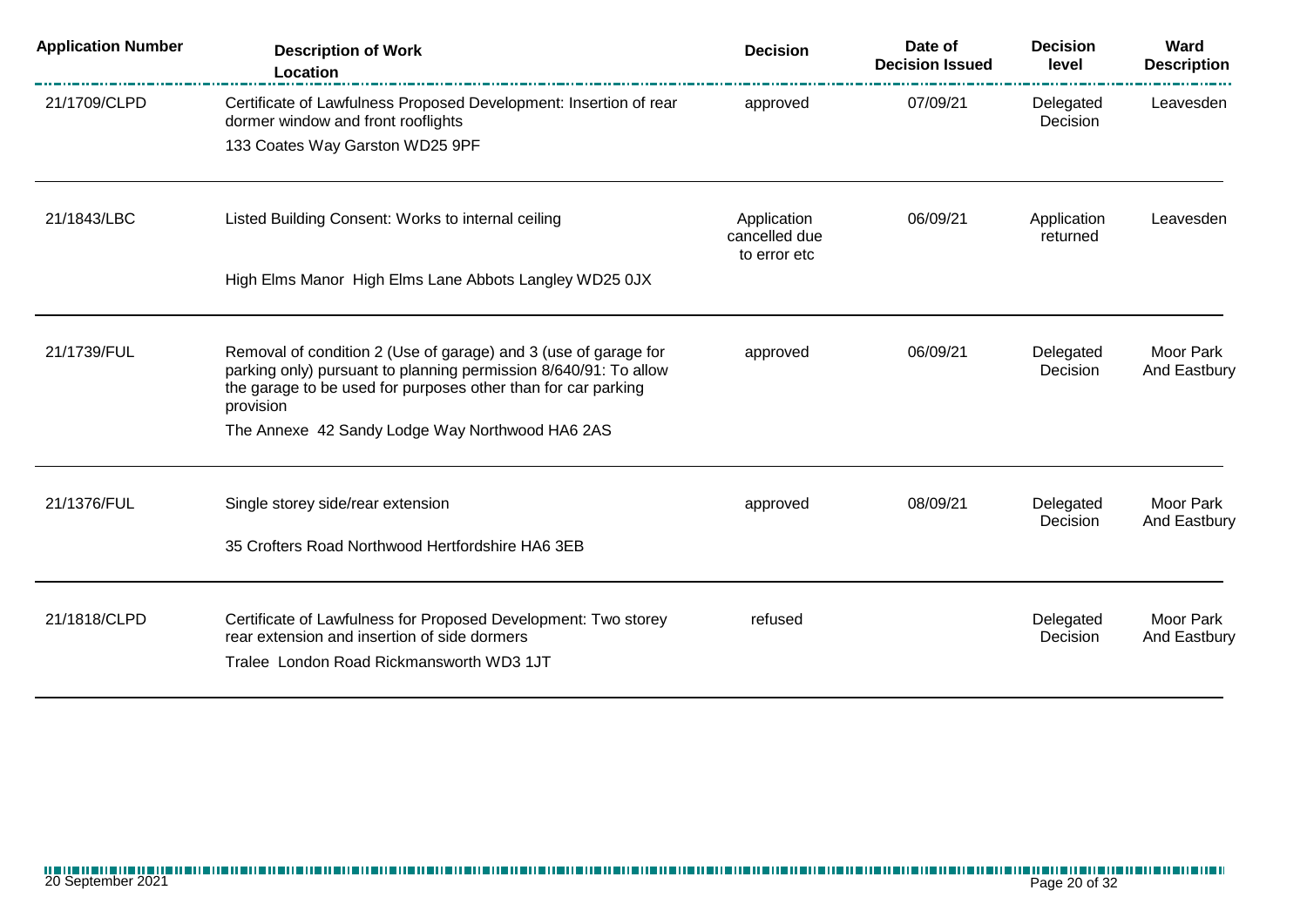| <b>Application Number</b> | <b>Description of Work</b><br><b>Location</b>                                                                                                                                                                                                                                                                                                                                                         | <b>Decision</b> | Date of<br><b>Decision Issued</b> | <b>Decision</b><br>level | Ward<br><b>Description</b> |
|---------------------------|-------------------------------------------------------------------------------------------------------------------------------------------------------------------------------------------------------------------------------------------------------------------------------------------------------------------------------------------------------------------------------------------------------|-----------------|-----------------------------------|--------------------------|----------------------------|
| 20/1558/FUL               | Variation of Condition 1 (plan numbers) pursuant to planning<br>permission 20/0277/FUL to allow for alterations to unit sizes, bin<br>store relocation, internal alterations, alterations to external<br>materials, alterations to fenestration and additional surface level<br>parking                                                                                                               | approved        | 15/09/21                          | Delegated<br>Decision    | Moor Park<br>And Eastbury  |
|                           | Pocklington House Development Site Eastbury Avenue<br>Northwood                                                                                                                                                                                                                                                                                                                                       |                 |                                   |                          |                            |
| 21/1393/RSP               | Part retrospective: Partial demolition of existing dwelling and<br>erection of two storey side extension, part single and part two<br>storey side/rear extension, porch, first floor front extension,<br>alterations to existing roof to provide loft extension with rear and<br>front facing rooflights and alterations to external materials to<br>include render.<br>36 Farm Way Northwood HA6 3EF | approved        | 20/08/21                          | Delegated<br>Decision    | Moor Park<br>And Eastbury  |
| 21/1732/FUL               | Two storey rear extension<br>The Coach House 43 Batchworth Lane Northwood HA6 3HE                                                                                                                                                                                                                                                                                                                     | approved        | 09/09/21                          | Delegated<br>Decision    | Moor Park<br>And Eastbury  |
| 21/1825/CLPD              | Certificate of Lawfulness Proposed Development: Construction of<br>new pool hall and garage<br>Tralee London Road Rickmansworth WD3 1JT                                                                                                                                                                                                                                                               | refused         | 16/09/21                          | Delegated<br>Decision    | Moor Park<br>And Eastbury  |
| 21/2012/NMA               | Non-Material Amendment to planning permission 20/1363/FUL:<br>Alterations to fenestration<br>Chelsea House 10 Astons Road Moor Park HA6 2LD                                                                                                                                                                                                                                                           | approved        | 10/09/21                          | Delegated<br>Decision    | Moor Park<br>And Eastbury  |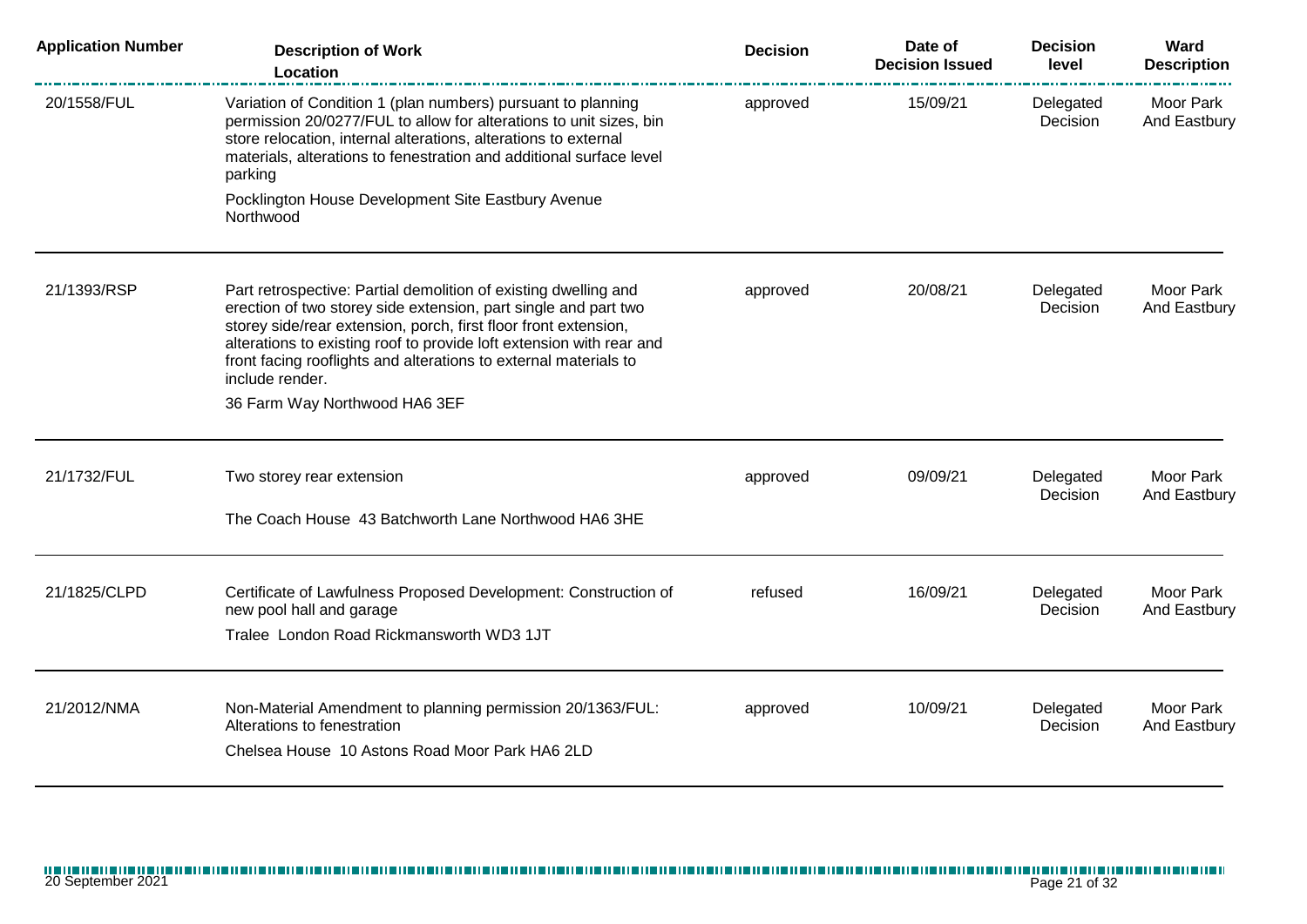| <b>Application Number</b> | <b>Description of Work</b><br>Location                                                                                  | <b>Decision</b> | Date of<br><b>Decision Issued</b> | <b>Decision</b><br>level | Ward<br><b>Description</b>       |
|---------------------------|-------------------------------------------------------------------------------------------------------------------------|-----------------|-----------------------------------|--------------------------|----------------------------------|
| 21/1273/FUL               | Construction of a basement level<br>Bracken Grange Bracken Hill Close Northwood HA6 3EW                                 | withdrawn       | 10/09/21                          | Withdrawn                | <b>Moor Park</b><br>And Eastbury |
|                           |                                                                                                                         |                 |                                   |                          |                                  |
| 21/1805/FUL               | Construction of first floor side extension                                                                              | approved        | 16/09/21                          | Delegated<br>Decision    | Moor Park<br>And Eastbury        |
|                           | 35 St Marys Avenue Northwood HA6 3AY                                                                                    |                 |                                   |                          |                                  |
| 21/1528/CLPD              | Certificate of Lawfulness Proposed Development: Replacement of<br>double glazed aluminium windows                       | approved        | 03/09/21                          | Delegated<br>Decision    | Moor Park<br>And Eastbury        |
|                           | 31 Wolsey Road Moor Park HA6 2ER                                                                                        |                 |                                   |                          |                                  |
| 21/1517/FUL               | Demolition of existing dwelling and construction of replacement<br>detached two storey dwelling with loft accommodation | approved        | 02/09/21                          | Delegated<br>Decision    | Moor Park<br>And Eastbury        |
|                           | 59 Kewferry Road Northwood HA6 2PQ                                                                                      |                 |                                   |                          |                                  |
| 21/1612/CLPD              | Certificate of Lawfulness Proposed Development: Loft conversion                                                         | withdrawn       | 26/08/21                          | Delegated                | Moor Park                        |
|                           | including two rear dormers and front rooflights<br>50 Bishops Avenue Northwood HA6 3DG                                  |                 |                                   | Decision                 | And Eastbury                     |
| 21/1628/CLED              | Certificate of Lawfulness for Existing Development: Construction                                                        | approved        | 23/08/21                          | Delegated                | Moor Park                        |
|                           | of detached outbuilding<br>103 Westbury Road Northwood HA6 3DA                                                          |                 |                                   | Decision                 | And Eastbury                     |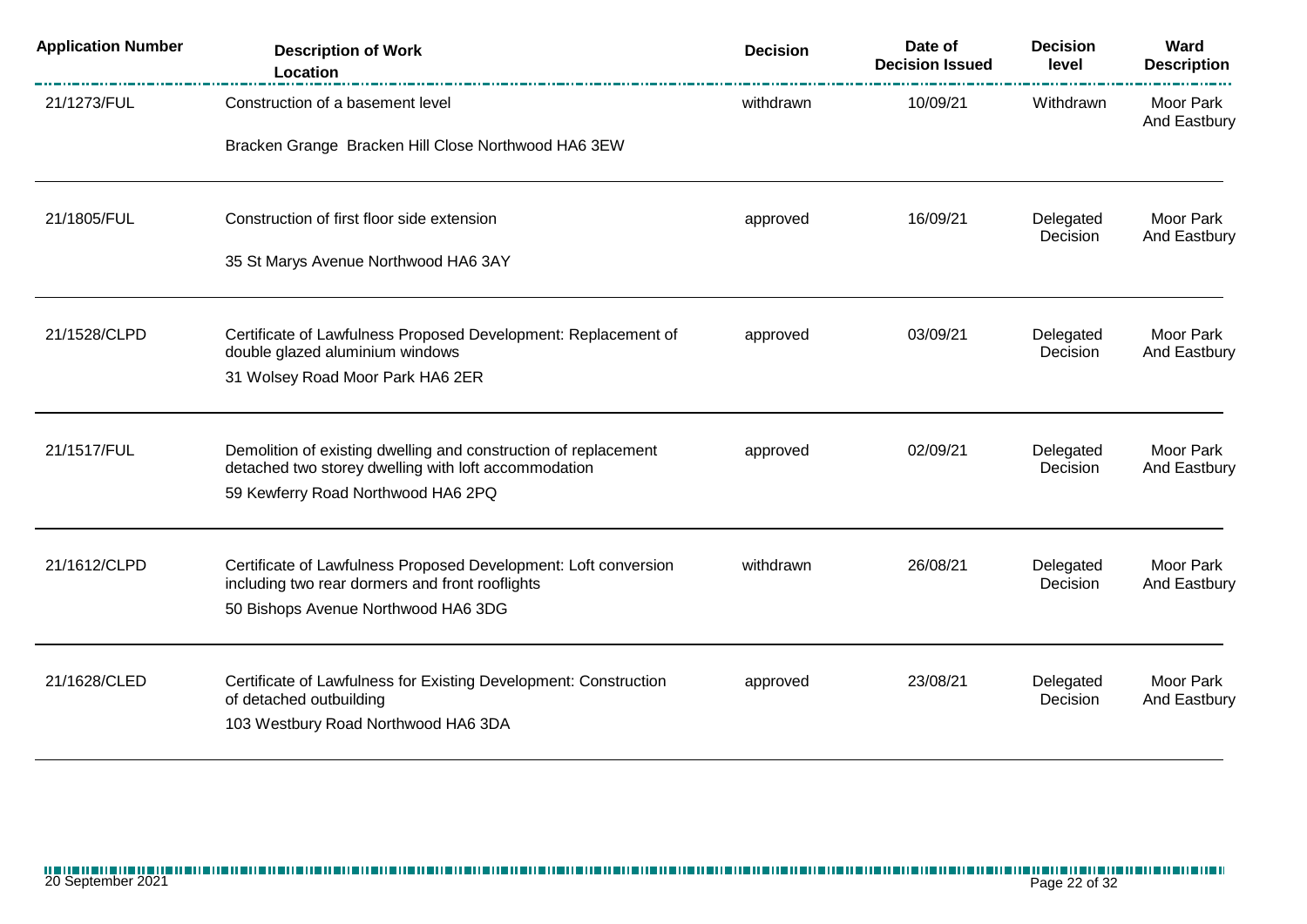| <b>Application Number</b> | <b>Description of Work</b><br>Location                                                                                                                                                                                                                                                  | <b>Decision</b>          | Date of<br><b>Decision Issued</b> | <b>Decision</b><br>level | Ward<br><b>Description</b> |
|---------------------------|-----------------------------------------------------------------------------------------------------------------------------------------------------------------------------------------------------------------------------------------------------------------------------------------|--------------------------|-----------------------------------|--------------------------|----------------------------|
| 21/0140/FUL               | Demolition of existing dwelling and erection of replacement<br>dwelling with basement, associated parking and landscape<br>2 Heathside Close Moor Park HA6 2EQ                                                                                                                          | approved                 | 27/08/21                          | Delegated<br>Decision    | Moor Park<br>And Eastbury  |
|                           |                                                                                                                                                                                                                                                                                         |                          |                                   |                          |                            |
| 21/1712/DIS               | Discharge of Conditions 3 (Method Statement), 4 (Bats) and 6<br>(Air Source Heat Pump) pursuant to planning permission<br>21/0717/FULDrawing no. 1133/P/6 rev B - Tree Protection<br>PlanDrawing no. 1133/P/7 rev B - Site Works PlanMethod<br>StatementASW Bat Emergence Survey Report | Determined -<br>DIS apps | 02/09/21                          | Delegated<br>Decision    | Moor Park<br>And Eastbury  |
|                           | Springwater 36A Russell Road Moor Park HA6 2LR                                                                                                                                                                                                                                          |                          |                                   |                          |                            |
| 21/1713/CLPD              | Certificate of Lawfulness Proposed Development: Single storey<br>side and rear extension                                                                                                                                                                                                | refused                  | 02/09/21                          | Delegated<br>Decision    | Moor Park<br>And Eastbury  |
|                           | 19 Astons Road Moor Park HA6 2LD                                                                                                                                                                                                                                                        |                          |                                   |                          |                            |
| 21/1620/FUL               | Extension of front porch, single storey side/rear extension, part<br>single, part two storey rear extension, conversion of garage into<br>habitable accommodation and loft conversion including rear<br>dormers and front rooflights                                                    | approved                 | 31/08/21                          | Delegated<br>Decision    | Moor Park<br>And Eastbury  |
|                           | 6 Holbein Gate Northwood HA6 3SH                                                                                                                                                                                                                                                        |                          |                                   |                          |                            |
| 21/1685/FUL               | Alterations and extensions to existing outbuilding                                                                                                                                                                                                                                      | approved                 | 07/09/21                          | Delegated<br>Decision    | Moor Park<br>And Eastbury  |
|                           | 7 Astons Road Moor Park HA6 2LE                                                                                                                                                                                                                                                         |                          |                                   |                          |                            |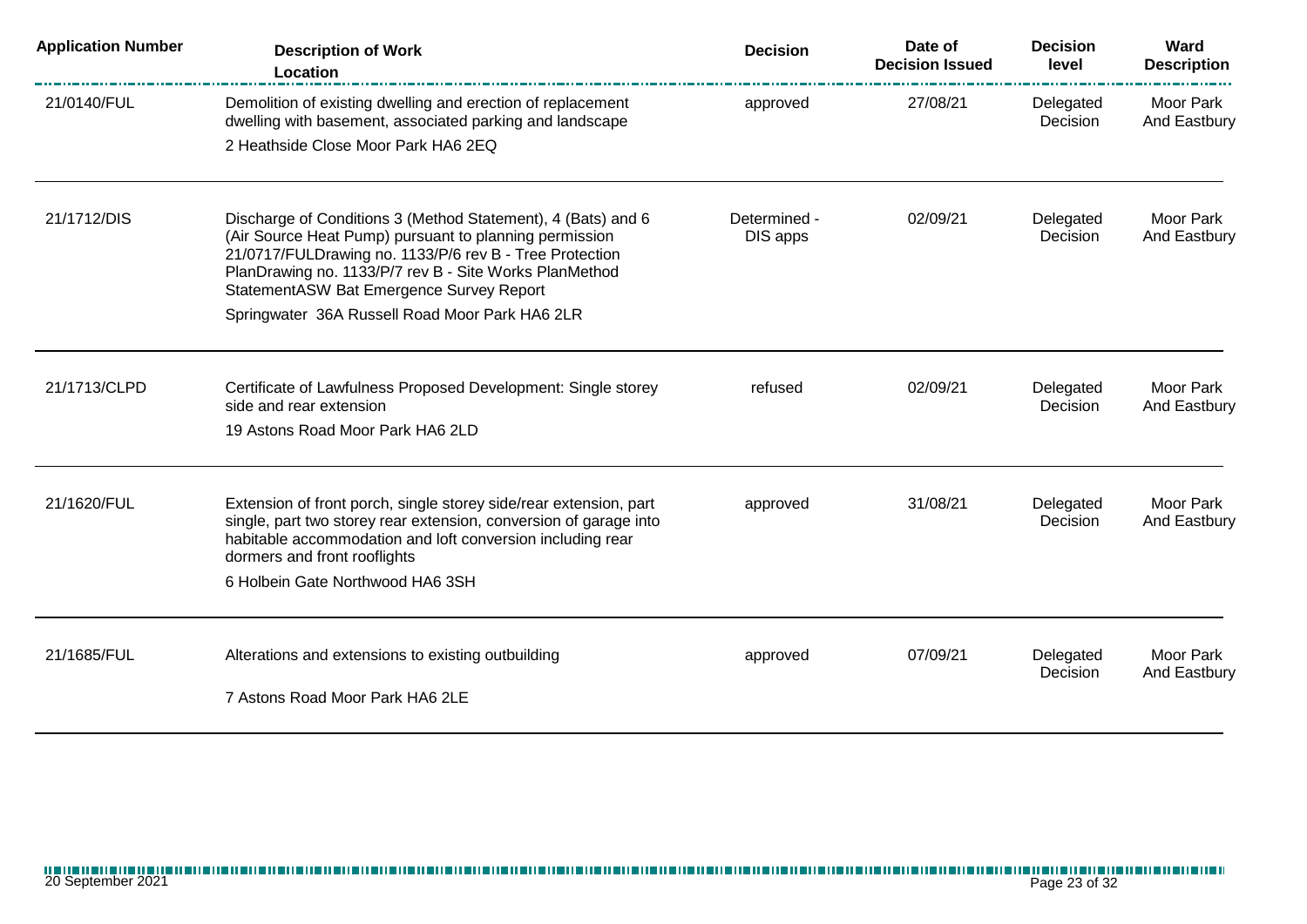| <b>Application Number</b> | <b>Description of Work</b><br>Location                                                                                                                                                                                                                                                                                                                                                                                                                                                                                                                                                                                                                     | <b>Decision</b> | Date of<br><b>Decision Issued</b> | <b>Decision</b><br>level | Ward<br><b>Description</b>                                             |
|---------------------------|------------------------------------------------------------------------------------------------------------------------------------------------------------------------------------------------------------------------------------------------------------------------------------------------------------------------------------------------------------------------------------------------------------------------------------------------------------------------------------------------------------------------------------------------------------------------------------------------------------------------------------------------------------|-----------------|-----------------------------------|--------------------------|------------------------------------------------------------------------|
| 21/1689/CLPD              | Certificate of Lawfulness Proposed Development: Erection of an<br>outbuilding.<br>18 Thornhill Road Moor Park HA6 2LW                                                                                                                                                                                                                                                                                                                                                                                                                                                                                                                                      | approved        | 31/08/21                          | Delegated<br>Decision    | Moor Park<br>And Eastbury                                              |
| 21/1815/FUL               | Two-storey side extension, part single-storey, part two-storey front<br>and rear extensions, loft conversion including increase in ridge<br>height and alterations to external materials and fenestration<br>29 Batchworth Lane Northwood HA6 3DU                                                                                                                                                                                                                                                                                                                                                                                                          | approved        | 17/09/21                          | Delegated<br>Decision    | Moor Park<br>And Eastbury                                              |
| 21/1966/NAC               | Demolition of existing front conservatory and erection of 2 single<br>storey rear extensions and front porch - Buckinghamshire Council<br>ref PL/21/2940/FA                                                                                                                                                                                                                                                                                                                                                                                                                                                                                                | no objection    | 06/09/21                          | Delegated<br>Decision    | <b>NOT IN</b><br><b>DISTRICT</b><br>See Details<br><b>Under Parish</b> |
|                           | Home Farm Flaunden Bottom Latimer Buckinghamshire HP5 1TZ,                                                                                                                                                                                                                                                                                                                                                                                                                                                                                                                                                                                                 |                 |                                   |                          |                                                                        |
| 21/1967/NAC               | EIA scoping opinion in accordance with Regulation 15 of the<br>Town and Country Planning(Environmental Impact Assessment)<br>Regulations 2017 for proposed developmentcomprising<br>demolition of existing buildings on site and construction of up to<br>380 homes(including 40% Affordable Units), 100 unit<br>Retirement Village (Use Class C2/C3), 60 bedCare Home (Use<br>Class C2), safeguarded land for a 1FE Primary School/ Primary<br>SchoolExpansion with nursery, Community Centre (possibly<br>including retail use, flexible officespace, satellite GP surgery)<br>and new public parkland - Buckinghamshire Council Ref<br>PL/21/3073/EIASO | no objection    | 06/09/21                          | Delegated<br>Decision    | <b>NOT IN</b><br><b>DISTRICT</b><br>See Details<br><b>Under Parish</b> |
|                           | Little Chalfont Golf Club Lodge Lane And Adjacent Land To The<br>South Including, Homestead, Burtons Lane, Little Chalfont,<br>Buckinghamshire HP8 4AJ                                                                                                                                                                                                                                                                                                                                                                                                                                                                                                     |                 |                                   |                          |                                                                        |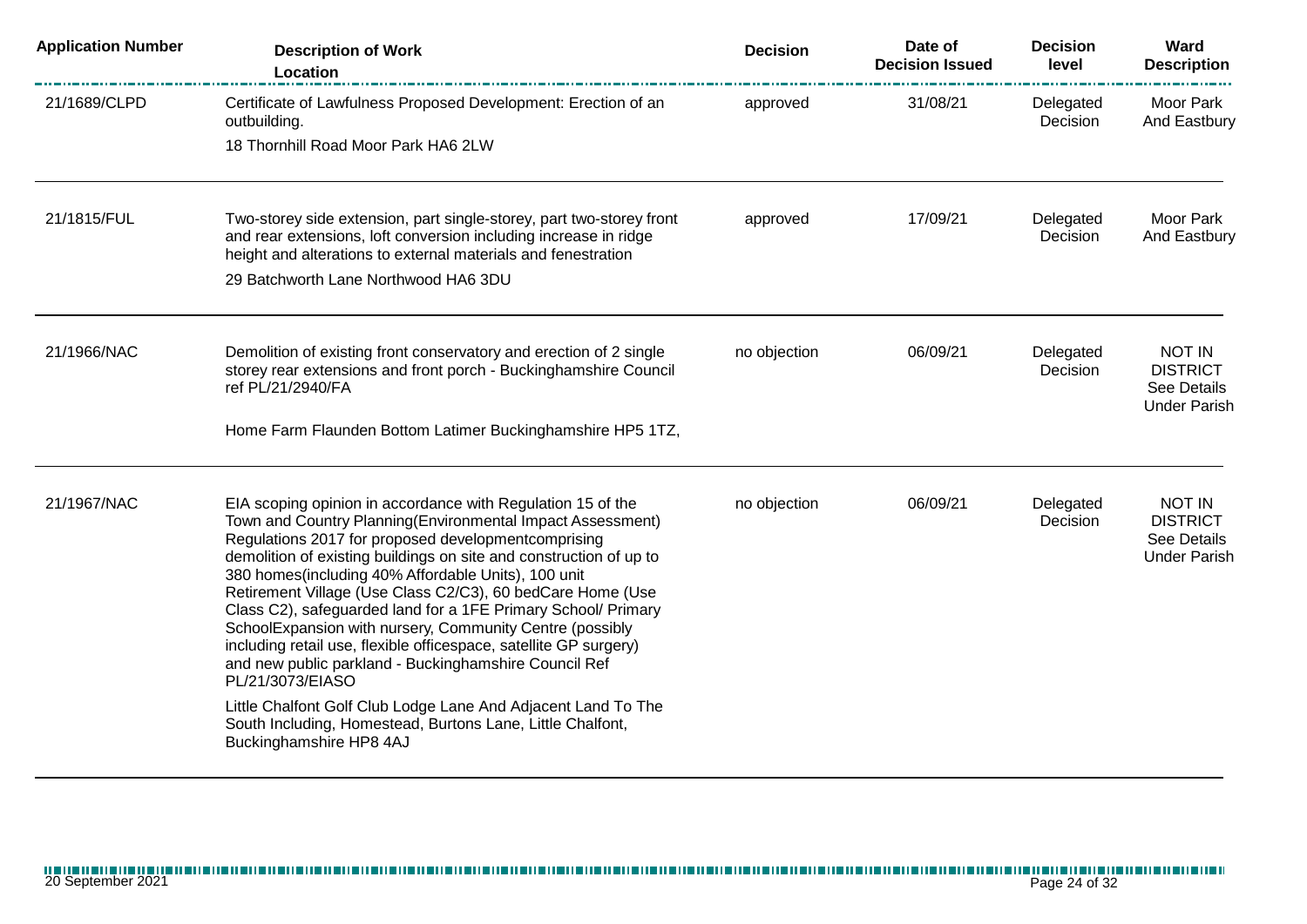| <b>Application Number</b> | <b>Description of Work</b><br>Location                                                                                                                                                      | <b>Decision</b>          | Date of<br><b>Decision Issued</b> | <b>Decision</b><br>level | Ward<br><b>Description</b>       |
|---------------------------|---------------------------------------------------------------------------------------------------------------------------------------------------------------------------------------------|--------------------------|-----------------------------------|--------------------------|----------------------------------|
| 21/1627/CLPD              | Certificate of Lawfulness Proposed Development: Single storey<br>rear extension, loft conversion including rear dormer and three<br>front rooflights                                        | approved                 | 23/08/21                          | Delegated<br>Decision    | Oxhey Hall<br>And Hayling        |
|                           | 1 Arbroath Green South Oxhey WD19 7QT                                                                                                                                                       |                          |                                   |                          |                                  |
| 21/1734/FUL               | Single storey side and rear extension with raised rear patio and<br>associated screening                                                                                                    | approved                 | 09/09/21                          | Delegated<br>Decision    | Oxhey Hall<br>And Hayling        |
|                           | 7 Brookdene Avenue Oxhey Hall WD19 4LG                                                                                                                                                      |                          |                                   |                          |                                  |
| 21/1866/CLPD              | Certificate of lawfulness Proposed Development: Loft conversion<br>including rear dormer and front rooflight<br>23 Hayling Road South Oxhey WD19 7BN                                        | approved                 |                                   | Delegated<br>Decision    | Oxhey Hall<br>And Hayling        |
| 21/1947/PDE               | Prior Approval: Single storey rear extension (depth 6 metres,<br>maximum height 2.7 metres, maximum eaves height 2.4 metres)<br>18 Ashburnham Drive South Oxhey Hertfordshire WD19 7PU      | no objection             |                                   | Delegated<br>Decision    | Oxhey Hall<br>And Hayling        |
| 21/1787/DIS               | Discharge of Condition 3 (Air Source Heat Pump) pursuant to<br>planning permission 19/2365/FUL<br>Oxhey Hall Farm, The Granary Hampermill Lane Oxhey Hall<br>WD194NU                        | Determined -<br>DIS apps | 31/08/21                          | Delegated<br>Decision    | Oxhey Hall<br>And Hayling        |
| 21/1998/PDE               | Prior Approval: Single storey rear extension (depth 5.00metres,<br>maximum height 3.00 metres, maximum eaves height 2.95<br>metres)<br>126 Fulford Grove South Oxhey Hertfordshire WD19 7QL | no objection             |                                   | Delegated<br>Decision    | <b>Oxhey Hall</b><br>And Hayling |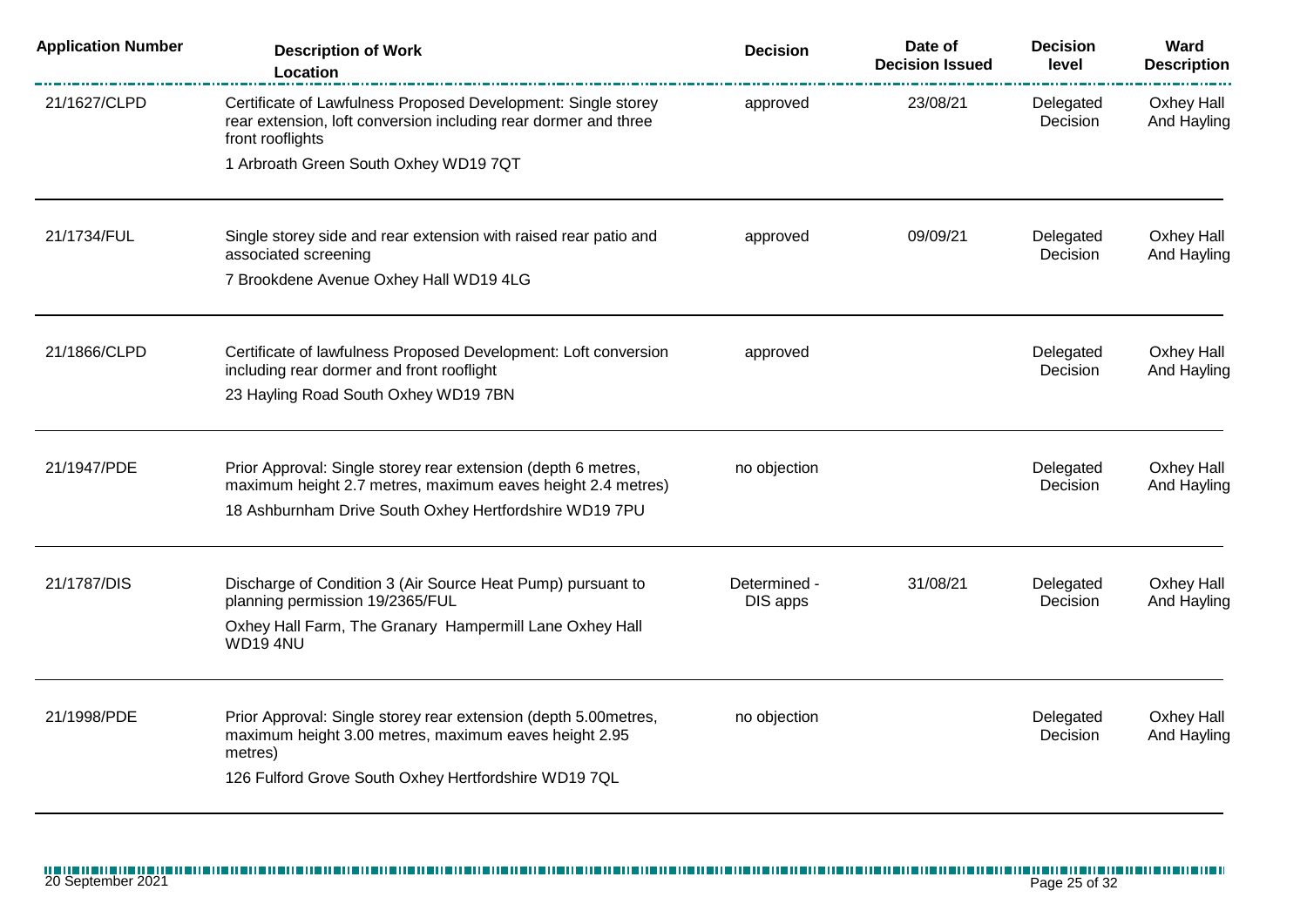| <b>Application Number</b> | <b>Description of Work</b><br>Location                                                                                                                                       | <b>Decision</b>                              | Date of<br><b>Decision Issued</b> | <b>Decision</b><br>level | Ward<br><b>Description</b> |
|---------------------------|------------------------------------------------------------------------------------------------------------------------------------------------------------------------------|----------------------------------------------|-----------------------------------|--------------------------|----------------------------|
| 21/1850/NMA               | Non material amendment to planning permission 21/0326/FUL:<br>Alterations to fenestration                                                                                    | Application<br>cancelled due<br>to error etc | 16/09/21                          | Application<br>returned  | Oxhey Hall<br>And Hayling  |
|                           | 5 Gosforth Path South Oxhey WD19 7NX                                                                                                                                         |                                              |                                   |                          |                            |
| 21/1759/RSP               | Retrospective: Retention of an existing 3-bay modular classroom<br>unit                                                                                                      | approved                                     | 09/09/21                          | Delegated<br>Decision    | Oxhey Hall<br>And Hayling  |
|                           | Warren Dell Primary School Gosforth Lane South Oxhey WD19<br>7UZ                                                                                                             |                                              |                                   |                          |                            |
| 21/1861/CLPD              | Certificate of Lawfulness for Proposed Development: Loft<br>conversion including the insertion of rear dormer and rooflight to<br>front                                      | approved                                     | 15/09/21                          | Delegated<br>Decision    | Oxhey Hall<br>And Hayling  |
|                           | 3 Edgbaston Road South Oxhey WD19 7QZ                                                                                                                                        |                                              |                                   |                          |                            |
| 21/1588/CLPD              | Certificate of Lawfulness Proposed Development: Loft conversion<br>including hip to gable roof alterations, rear dormer window, front<br>rooflights and insertion of windows | approved                                     | 26/08/21                          | Delegated<br>Decision    | Oxhey Hall<br>And Hayling  |
|                           | 173 Hampermill Lane Oxhey Hall WD19 4PJ                                                                                                                                      |                                              |                                   |                          |                            |
| 21/1659/FUL               | Demolition of existing garage and construction of single storey<br>side and rear extension                                                                                   | approved                                     | 31/08/21                          | Delegated<br>Decision    | Oxhey Hall<br>And Hayling  |
|                           | 112 Hillcroft Crescent Oxhey Hall WD19 4NZ                                                                                                                                   |                                              |                                   |                          |                            |
| 21/1771/FUL               | Single storey rear extension                                                                                                                                                 | approved                                     | 16/09/21                          | Delegated<br>Decision    | Oxhey Hall<br>And Hayling  |
|                           | 28 Raglan Gardens Oxhey Hall WD19 4LL                                                                                                                                        |                                              |                                   |                          |                            |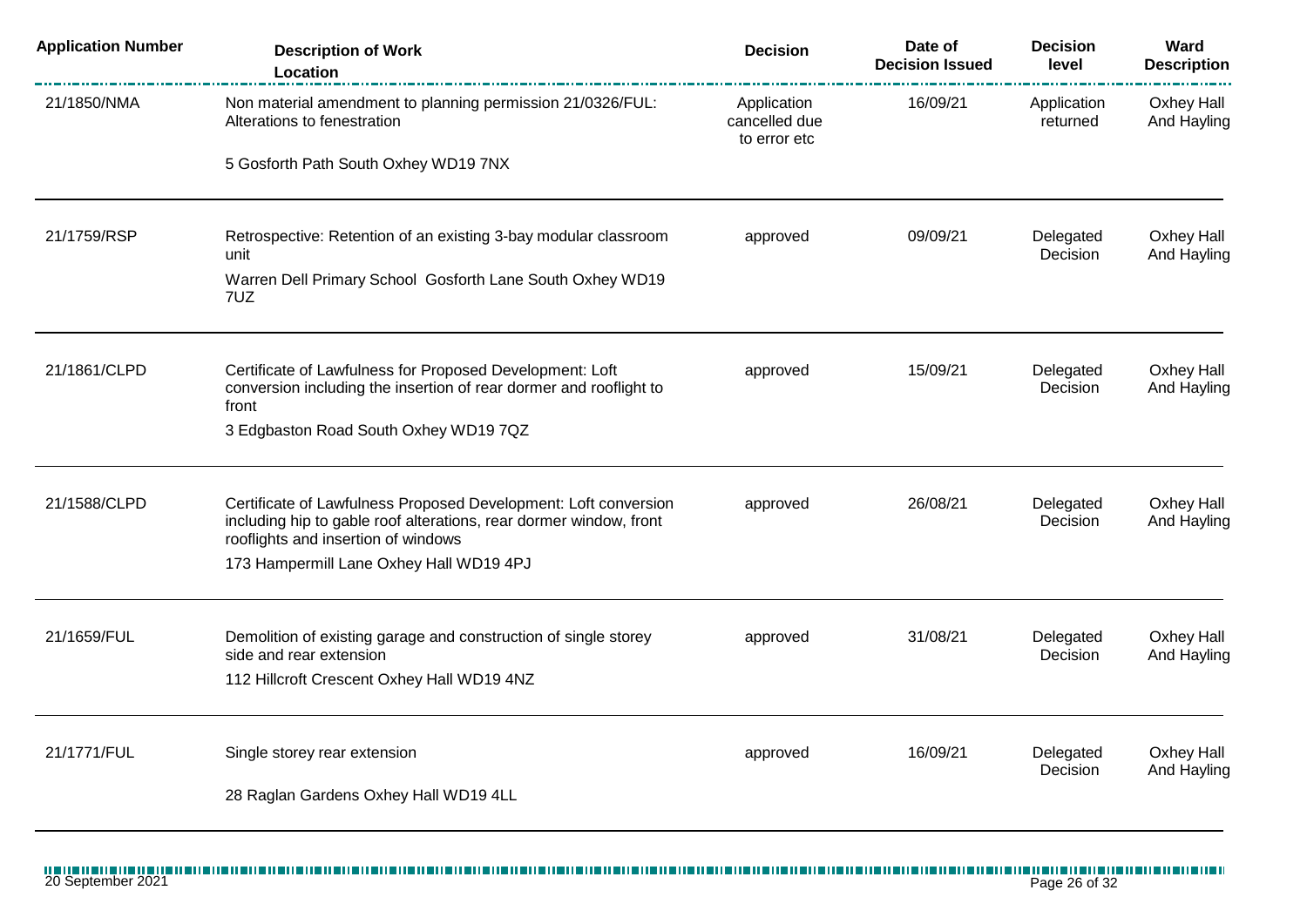| <b>Description of Work</b><br>Location                                                                                                   | <b>Decision</b>                                                                                                                                         | Date of<br><b>Decision Issued</b> | <b>Decision</b><br>level | Ward<br><b>Description</b>       |
|------------------------------------------------------------------------------------------------------------------------------------------|---------------------------------------------------------------------------------------------------------------------------------------------------------|-----------------------------------|--------------------------|----------------------------------|
| Certificate of Lawfulness Proposed Development: Conversion of<br>garage into habitable accommodation and single-storey rear<br>extension | approved                                                                                                                                                | 09/09/21                          | Delegated<br>Decision    | Oxhey Hall<br>And Hayling        |
|                                                                                                                                          |                                                                                                                                                         |                                   |                          |                                  |
| Certificate of Lawfulness Proposed Development: Single storey<br>rear extension                                                          | approved                                                                                                                                                | 16/09/21                          | Delegated<br>Decision    | Oxhey Hall<br>And Hayling        |
|                                                                                                                                          |                                                                                                                                                         |                                   |                          |                                  |
| First floor rear extension                                                                                                               | approved                                                                                                                                                | 09/09/21                          | Delegated                | Penn And<br>Mill End             |
| 23 Fotherley Road Mill End Hertfordshire WD3 8QQ                                                                                         |                                                                                                                                                         |                                   |                          |                                  |
| Two storey rear/side extension and porch                                                                                                 | withdrawn                                                                                                                                               | 25/08/21                          | Withdrawn                | Penn And<br>Mill End             |
| 5 Quickwood Close Mill End WD3 8LU                                                                                                       |                                                                                                                                                         |                                   |                          |                                  |
| Replacement of front/side fence with boundary wall                                                                                       | approved                                                                                                                                                | 15/09/21                          | Delegated                | Penn And<br>Mill End             |
| 83 Tudor Way Mill End WD3 8HY                                                                                                            |                                                                                                                                                         |                                   |                          |                                  |
| Erection of part single storey, part two-storey rear extension,                                                                          | refused                                                                                                                                                 | 20/09/21                          | Delegated                | Penn And                         |
| with hip to gable roof alterations and provision of rooflights<br>3 Quickwood Close Mill End WD3 8LU                                     |                                                                                                                                                         |                                   |                          | Mill End                         |
|                                                                                                                                          | 10 Brookside Road Oxhey Hall WD19 4BP<br>7 Newquay Gardens South Oxhey WD19 7QH<br>alterations to front porch, loft conversion including roof extension |                                   |                          | Decision<br>Decision<br>Decision |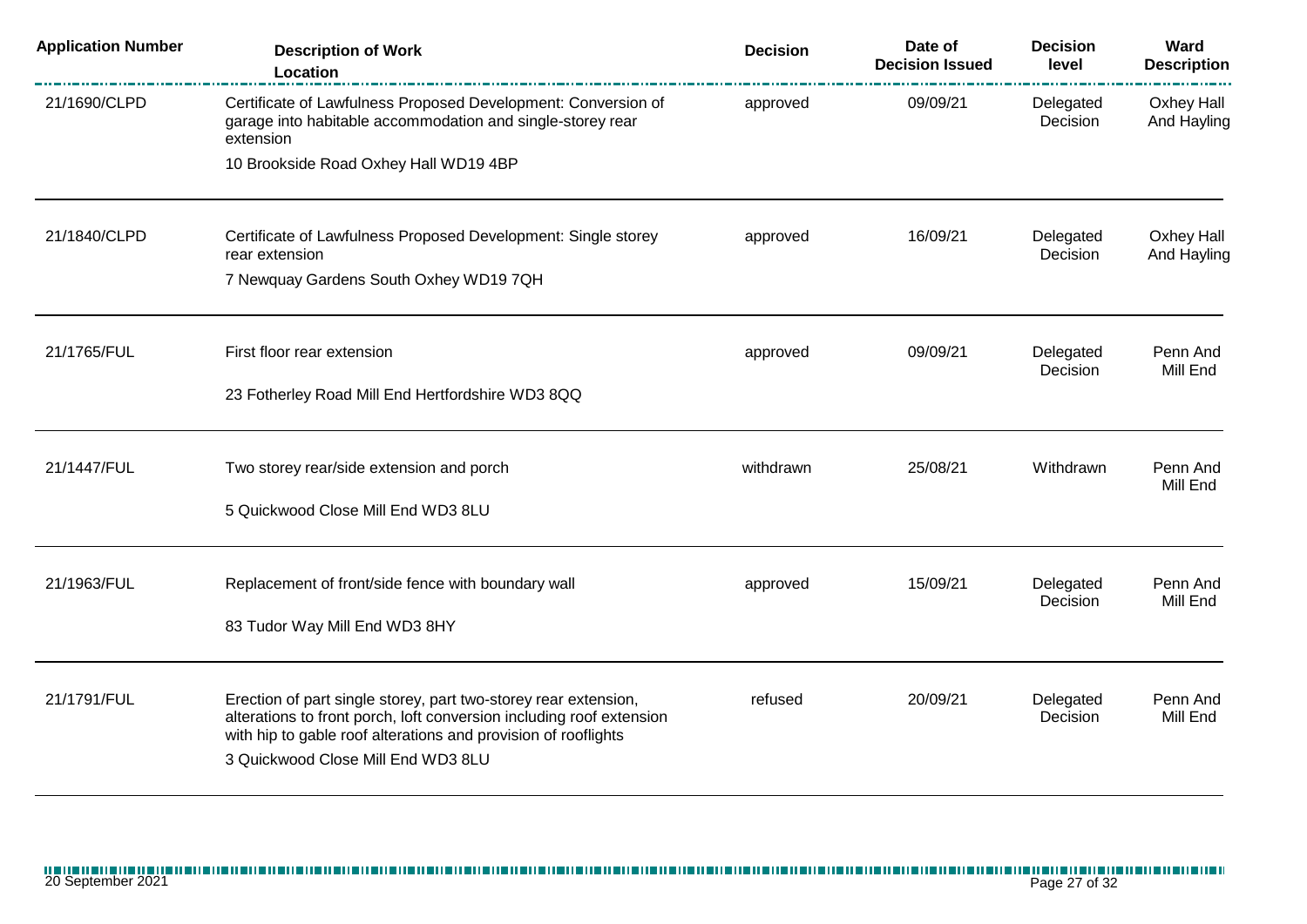| <b>Application Number</b> | <b>Description of Work</b><br>Location                                                                                            | <b>Decision</b> | Date of<br><b>Decision Issued</b> | <b>Decision</b><br>level | Ward<br><b>Description</b> |
|---------------------------|-----------------------------------------------------------------------------------------------------------------------------------|-----------------|-----------------------------------|--------------------------|----------------------------|
| 21/1832/FUL               | Two storey side extension, single storey front and rear extension<br>and loft conversion including rear dormer                    | withdrawn       | 09/09/21                          | Withdrawn                | Penn And<br>Mill End       |
|                           | 60 The Queens Drive Mill End WD3 8LT                                                                                              |                 |                                   |                          |                            |
| 21/1741/PDE               | Prior Approval: Single storey rear extension (depth 4.57 metres,<br>maximum height 3.68 metres, maximum eaves height 2.72 metres) | no objection    | 23/08/21                          | Delegated<br>Decision    | Penn And<br>Mill End       |
|                           | 22 Thellusson Way Mill End Hertfordshire WD3 8RR                                                                                  |                 |                                   |                          |                            |
| 21/1115/FUL               | Retention of existing mobile classroom for permanent use by the                                                                   | approved        | 25/08/21                          | Delegated<br>Decision    | Penn And<br>Mill End       |
|                           | existing nursery<br>Shepherd Primary School, Daybreak Nursery Shepherds Lane<br>Mill End WD3 8JJ                                  |                 |                                   |                          |                            |
| 21/1716/CLPD              | Certificate of Lawfulness Proposed Development: Loft conversion<br>including rear dormer and front rooflights                     | approved        | 03/09/21                          | Delegated<br>Decision    | Penn And<br>Mill End       |
|                           | 65 Springwell Avenue Mill End WD3 8QD                                                                                             |                 |                                   |                          |                            |
| 21/1312/FUL               | Alterations to front driveway including construction of brick walls                                                               | refused         | 27/08/21                          | Delegated<br>Decision    | Penn And<br>Mill End       |
|                           | and gate<br>177 Uxbridge Road Rickmansworth WD3 7DW                                                                               |                 |                                   |                          |                            |
| 21/1776/CLPD              | Certificate of Lawfulness for Proposed Development: Loft                                                                          | approved        | 09/09/21                          | Delegated                | Penn And                   |
|                           | conversion including rear dormer and insertion of front rooflights<br>17 Ivinghoe Road Mill End WD3 8LG                           |                 |                                   | Decision                 | Mill End                   |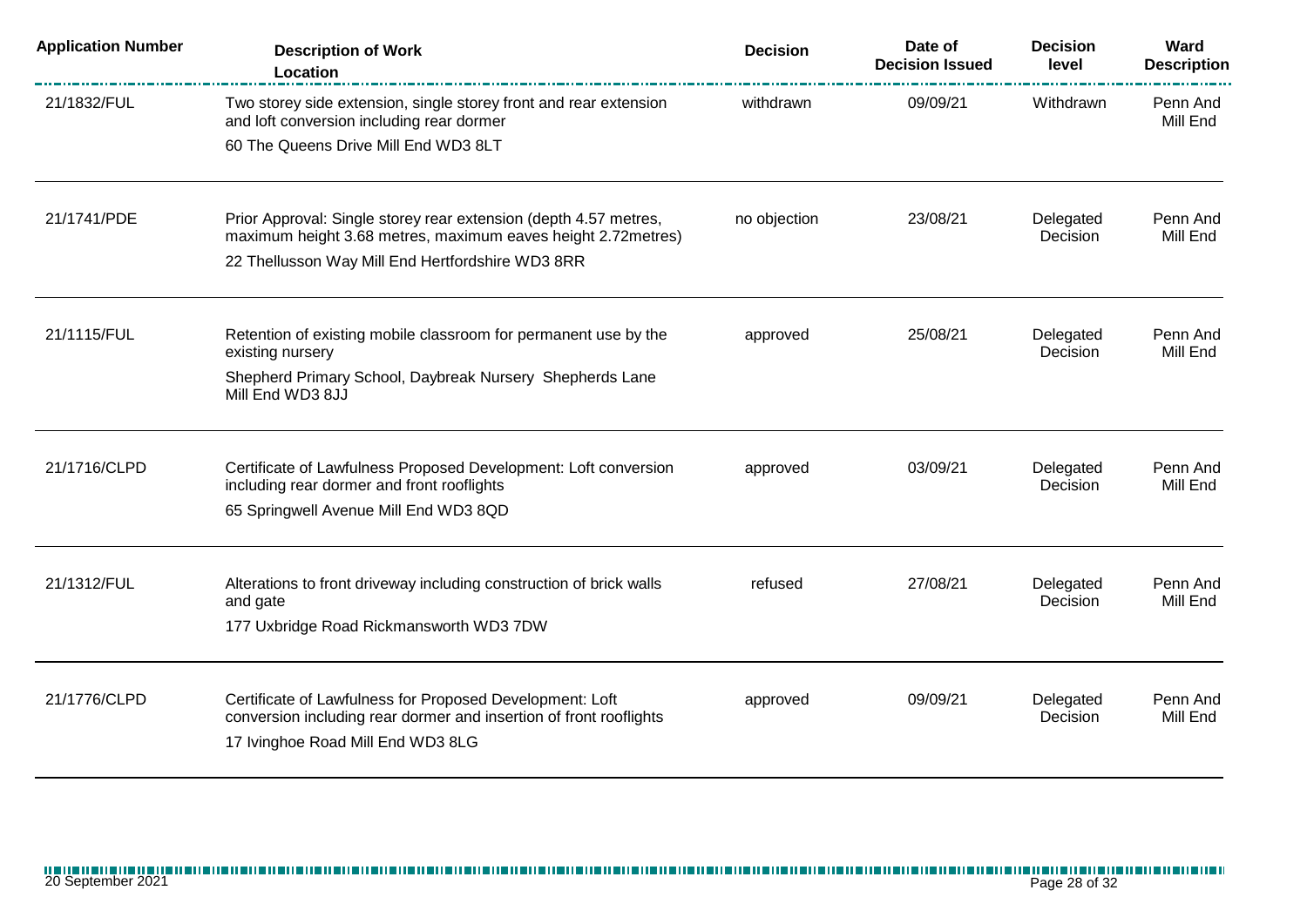| <b>Application Number</b> | <b>Description of Work</b><br>Location                                                                                                                                                    | <b>Decision</b>                              | Date of<br><b>Decision Issued</b> | <b>Decision</b><br>level | Ward<br><b>Description</b> |
|---------------------------|-------------------------------------------------------------------------------------------------------------------------------------------------------------------------------------------|----------------------------------------------|-----------------------------------|--------------------------|----------------------------|
| 21/1777/FUL               | Single storey side and rear extension                                                                                                                                                     | approved                                     | 09/09/21                          | Delegated<br>Decision    | Penn And<br>Mill End       |
|                           | 17 Ivinghoe Road Mill End WD3 8LG                                                                                                                                                         |                                              |                                   |                          |                            |
| 21/1799/FUL               | First floor rear extension                                                                                                                                                                | withdrawn                                    | 31/08/21                          | Withdrawn                | Penn And<br>Mill End       |
|                           | 25 Penn Road Mill End WD3 8QW                                                                                                                                                             |                                              |                                   |                          |                            |
| 21/1525/FUL               | Replacement of existing roof including increase in ridge height,<br>formation of crown roof and front, side and rear dormer windows<br>to provide additional office space                 | refused                                      | 01/09/21                          | Delegated<br>Decision    | Rickmansworth<br>Town      |
|                           | Regency House 43 High Street Rickmansworth WD3 1ET                                                                                                                                        |                                              |                                   |                          |                            |
| 21/1817/FUL               | Alterations to existing main dwelling including increase in ridge<br>and eaves height, introduction of Dutch hips, new porches and<br>alterations to fenestration                         | withdrawn                                    | 16/09/21                          | Withdrawn                | Rickmansworth<br>Town      |
|                           | Fieldways Farm Harefield Road Rickmansworth WD3 1PE                                                                                                                                       |                                              |                                   |                          |                            |
| 21/1650/FUL               | Insertion of door on rear elevation for self contained flat<br>considered lawful under 21/0487/CLPD                                                                                       | Application<br>cancelled due<br>to error etc | 27/08/21                          | Application<br>returned  | Rickmansworth<br>Town      |
|                           | 84 High Street Rickmansworth WD3 1AQ                                                                                                                                                      |                                              |                                   |                          |                            |
| 21/1074/FUL               | Change of use of premises from a betting shop (sui generis) to a<br>flexible use under Class E / Sui generis (Hot Food Takeaway)<br>147 Uxbridge Road Rickmansworth Hertfordshire WD3 7DW | approved                                     | 03/09/21                          | Delegated<br>Decision    | Rickmansworth<br>Town      |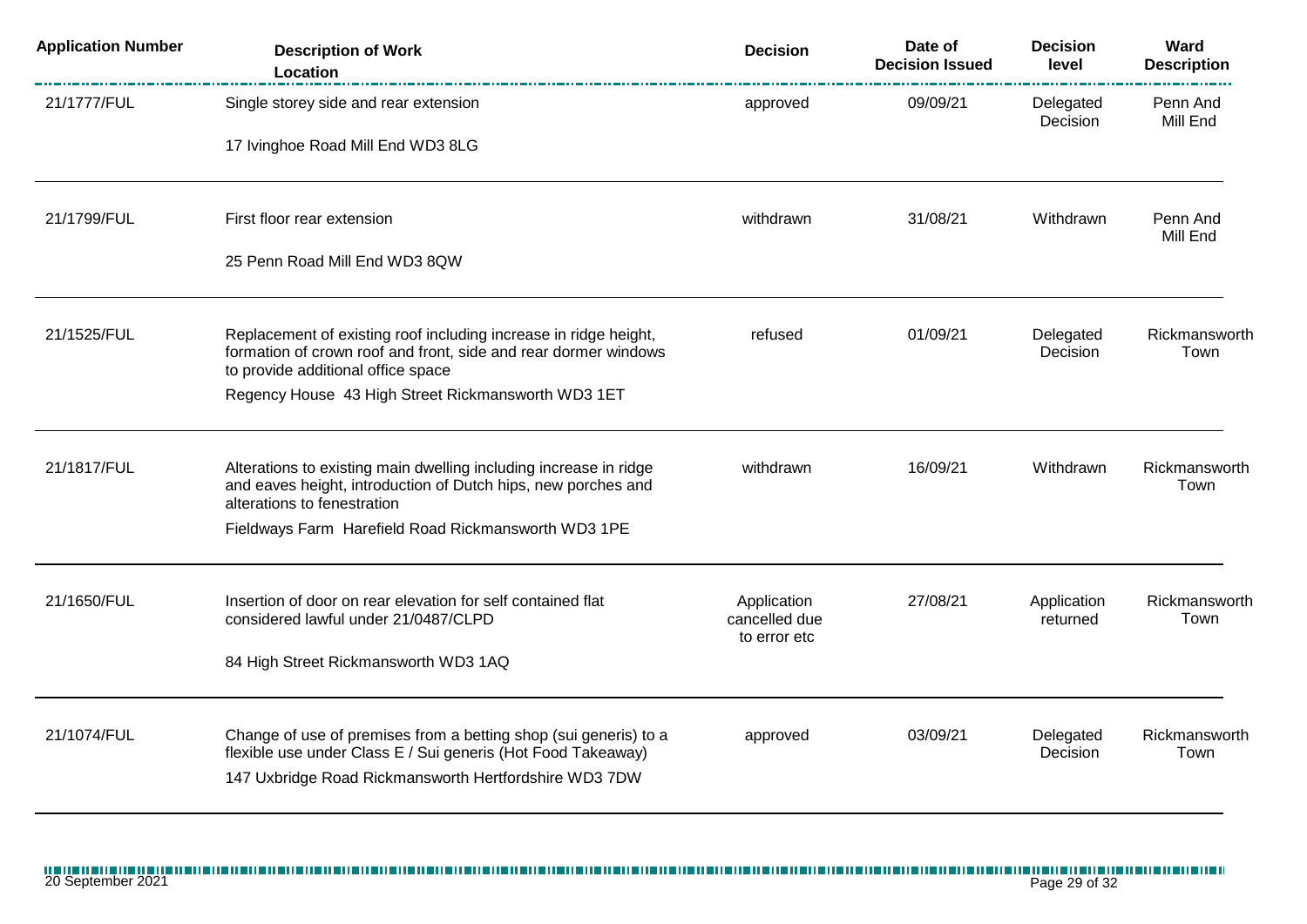| <b>Application Number</b> | <b>Description of Work</b><br><b>Location</b>                                                                                                        | <b>Decision</b> | Date of<br><b>Decision Issued</b> | <b>Decision</b><br>level | Ward<br><b>Description</b> |
|---------------------------|------------------------------------------------------------------------------------------------------------------------------------------------------|-----------------|-----------------------------------|--------------------------|----------------------------|
| 21/1611/FUL               | Single storey rear extension and alteration to fenestration                                                                                          | approved        | 03/09/21                          | Delegated<br>Decision    | Rickmansworth<br>Town      |
|                           | 67 Ebury Road Rickmansworth WD3 1BL                                                                                                                  |                 |                                   |                          |                            |
| 21/1763/FUL               | Demolition of existing single storey side extension and<br>construction of single storey side and rear extensions and<br>alterations to fenestration | approved        | 08/09/21                          | Delegated<br>Decision    | Rickmansworth<br>Town      |
|                           | 28 Cedars Avenue Rickmansworth WD3 7AN                                                                                                               |                 |                                   |                          |                            |
| 21/1677/FUL               | Joint application: Construction of single-storey side and rear<br>extensions to no. 41 and no.43                                                     | approved        | 08/09/21                          | Delegated<br>Decision    | Rickmansworth<br>Town      |
|                           | 41 And 43 Uxbridge Road Rickmansworth WD3 7DH                                                                                                        |                 |                                   |                          |                            |
| 21/1617/FUL               | Demolition of side extension and garage to Banstead Downs,<br>creation of new access road                                                            | refused         | 26/08/21                          | Delegated<br>Decision    | Rickmansworth<br>Town      |
|                           | Banstead Downs, Dell House, Woodlands Old Chorleywood Road<br>Rickmansworth Hertfordshire WD3 4EH                                                    |                 |                                   |                          |                            |
| 21/1671/FUL               | Two storey side and rear extension, part two storey, part single<br>storey rear extension, replacement windows, associated<br>landscape works        | approved        | 27/08/21                          | Delegated<br>Decision    | Rickmansworth<br>Town      |
|                           | 42 Meadow Way Rickmansworth WD3 7PA                                                                                                                  |                 |                                   |                          |                            |
| 21/1724/FUL               | Single storey front extension                                                                                                                        | approved        | 08/09/21                          | Delegated<br>Decision    | South Oxhey                |
|                           | 153 Oxhey Drive South Oxhey WD19 7HT                                                                                                                 |                 |                                   |                          |                            |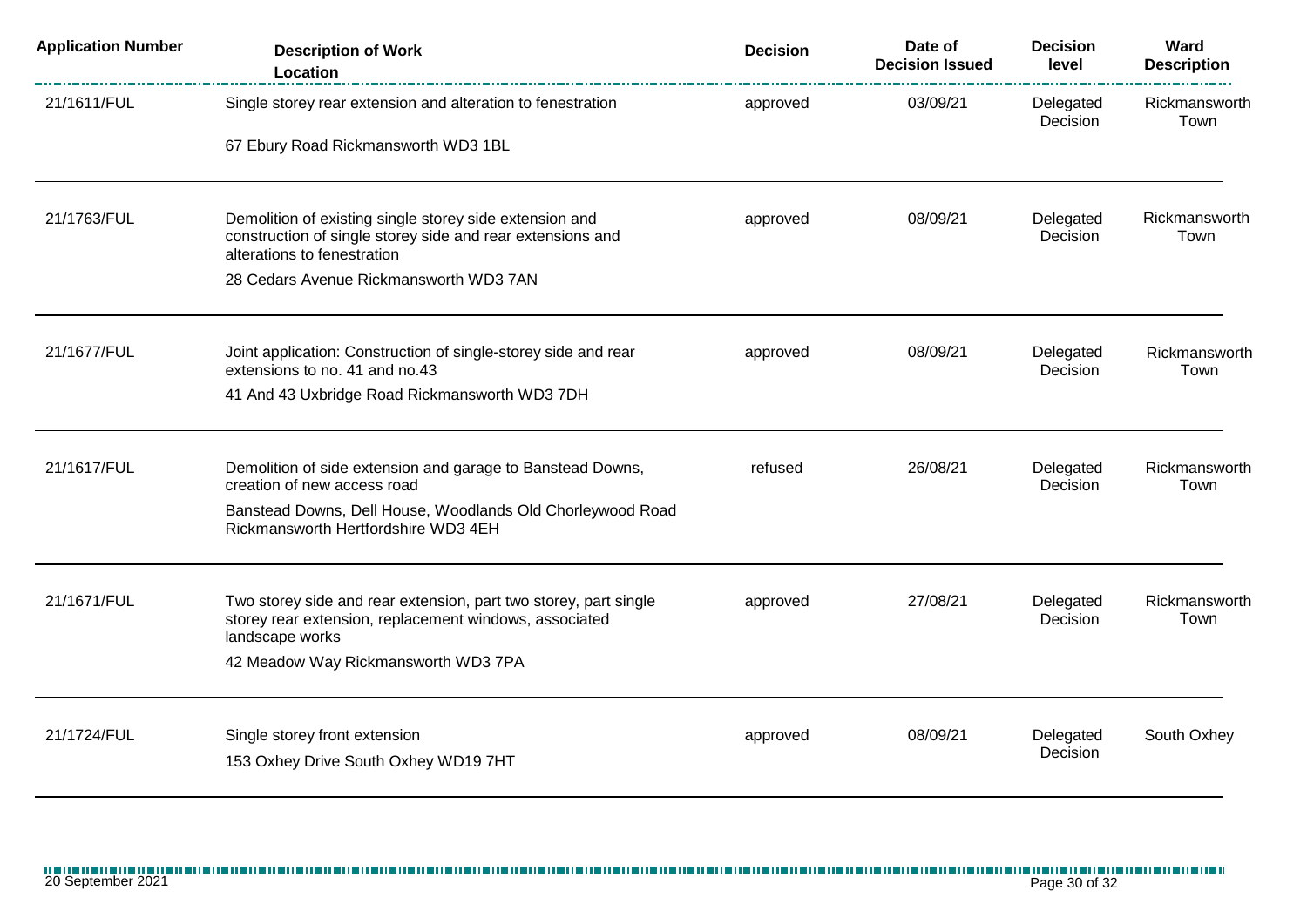| <b>Application Number</b> | <b>Description of Work</b><br>Location                                                                                                                                                | <b>Decision</b>          | Date of<br><b>Decision Issued</b> | <b>Decision</b><br>level | Ward<br><b>Description</b> |
|---------------------------|---------------------------------------------------------------------------------------------------------------------------------------------------------------------------------------|--------------------------|-----------------------------------|--------------------------|----------------------------|
| 21/1639/CLPD              | Certificate of Lawfulness Proposed Development: Single storey<br>rear extension                                                                                                       | approved                 | 24/08/21                          | Delegated<br>Decision    | South Oxhey                |
|                           | 285 Prestwick Road South Oxhey WD19 6XU                                                                                                                                               |                          |                                   |                          |                            |
| 20/2024/DIS               | Discharge of Condition 3 (Affordable Housing) pursuant to<br>planning permission 19/2133/FUL (Phase 3)                                                                                | Determined -<br>DIS apps | 10/09/21                          | Delegated<br>Decision    | South Oxhey                |
|                           | South Oxhey Initiative - Phase 3 Land At South Oxhey South<br><b>Oxhey Central Hertfordshire</b>                                                                                      |                          |                                   |                          |                            |
| 21/1645/FUL               | Reconstruction of external walls in brick, replacement of roof<br>covering and replacement of windows and external doors                                                              | approved                 | 25/08/21                          | Delegated<br>Decision    | South Oxhey                |
|                           | 3 Falkirk Gardens South Oxhey WD19 6YR                                                                                                                                                |                          |                                   |                          |                            |
| 21/1646/FUL               | Reconstruction of external walls in brick, replacement of roof<br>covering and replacement of windows and external doors.                                                             | approved                 | 25/08/21                          | Delegated<br>Decision    | South Oxhey                |
|                           | 6 Falkirk Gardens South Oxhey WD19 6YR                                                                                                                                                |                          |                                   |                          |                            |
| 21/1647/FUL               | Reconstruction of external walls in brick, replacement of roof<br>covering and replacement of windows and external doors.                                                             | approved                 | 25/08/21                          | Delegated<br>Decision    | South Oxhey                |
|                           | 7 Falkirk Gardens South Oxhey WD19 6YR                                                                                                                                                |                          |                                   |                          |                            |
| 21/1648/FUL               | Reconstruction of existing walls with brick, replacement of roof<br>covering and replacement of windows and external doors<br>10-12 Blackford Road South Oxhey Hertfordshire WD19 6YN | approved                 | 15/09/21                          | Delegated<br>Decision    | South Oxhey                |
|                           |                                                                                                                                                                                       |                          |                                   |                          |                            |